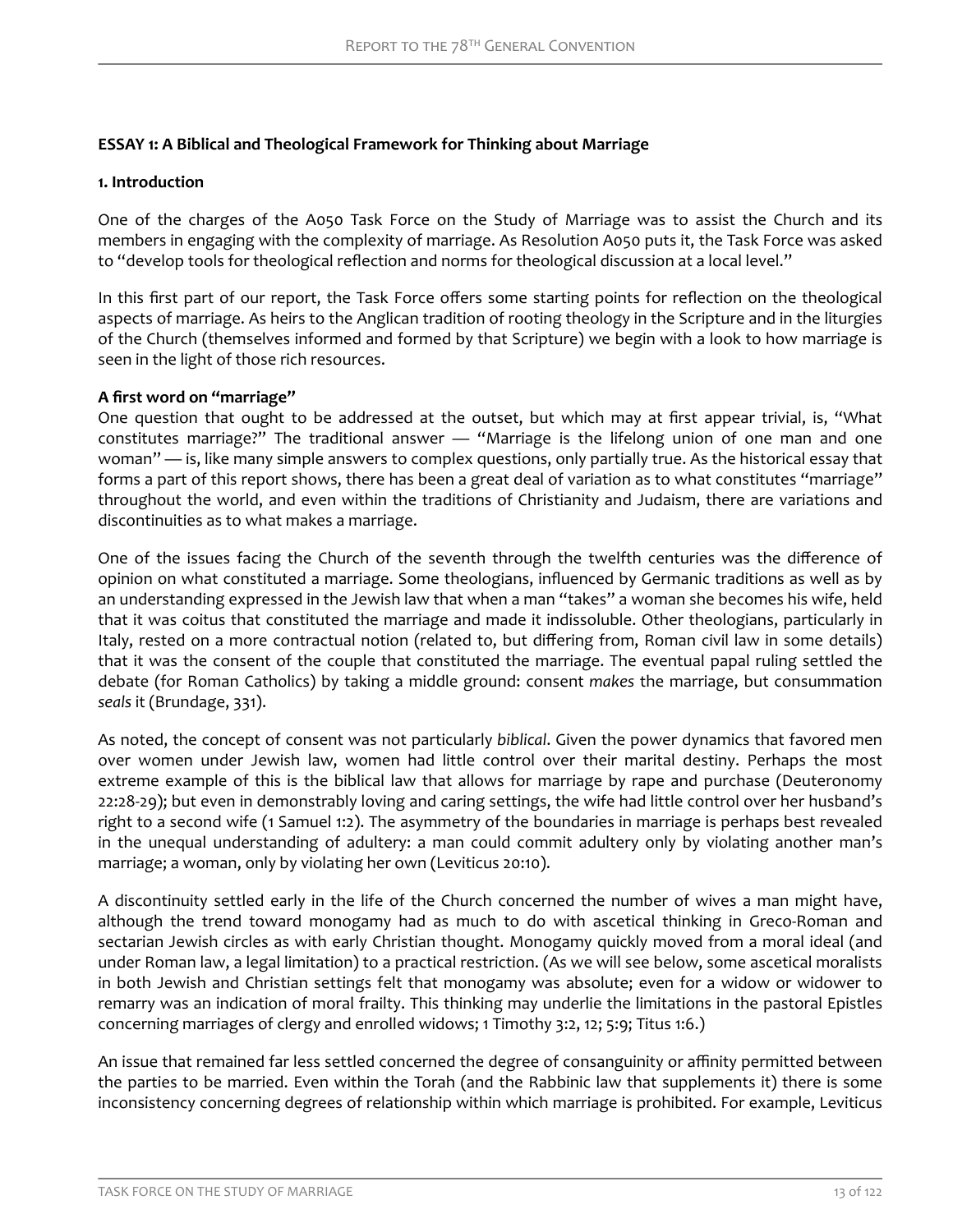18:12-14 forbids a man marrying his aunt, but as the law is silent on the subject, an uncle may marry his niece. (This provision is recognized in some civil jurisdictions to this day, as in Rhode Island, which permits marriages allowed under Jewish law; see Code 15.1.1 *et seq*.)

Although the biblical law permits marriage of first cousins (see, for example, Numbers 36:8-13), the medieval Church extended the restrictions and prohibited marriage between parties as distant as the sixth or seventh degree of kinship. Considerable inconsistencies in definitions of what constitutes incest remain between some civil jurisdictions: many U.S. states prohibit first-cousin marriage, although in some states (Arizona, Indiana, Illinois, Utah, Wisconsin), exceptions are granted in cases of infertility or advanced age; in other states, first cousins may marry without hindrance.

Perhaps the most striking change involved the Church's prohibition of a biblical mandate: the Levirate law outlined in Deuteronomy 25:5-10, by which a man was to marry his brother's childless widow. The Church reckoned that this was incest, privileging the prohibition in Leviticus 18:16, even though the regulation in Deuteronomy is laid out as an exceptional circumstance. (This legal tangle strikes close to home for Anglicans, since this formed part of the basis for Henry VIII's marriage, and its later annulment, to Catherine of Aragon.)

Finally, whether marriage is by nature lifelong or capable of dissolution receives a mixed witness in Scripture. The Torah provides for divorce for any cause (Deuteronomy 24:1), while Jesus limits the cause to adultery (Matthew 5:31-32, 19:3-10); Paul further complicates the matter by introducing the idea that when one of a married non-Christian couple is baptized, the other has the right to divorce (1 Corinthians 7:12-13). This teaching stands in tension with Jesus' teaching that the bond of marriage is ordered in creation, rather than in Christendom. Down through the Christian centuries, the grounds for divorce expanded and contracted in both civil and canon law, to the point at which the "lifelong" character of marriage is so by "intent."

So it is that a part of the reflection with which the Church is called to engage concerns the range of possible relationships that constitute *marriage*. As the preceding paragraphs have indicated, many aspects of the nature of marriage have changed considerably, even within the Christian tradition. The one element that has remained stable is the relative gender of the spouses. This is a question that faces the Church in our own time, and one which has to a great extent brought us to this closer examination of what is meant by *marriage*.

The Church and the wider society are facing the question: Is the "male and female" of marriage an essential or yet another variable element in marriage? Is it a permitted variable in a civil context but not a religious one? So much has changed or varied in what constitutes marriage. Is the gender difference the sole unchangeable characteristic that makes a marriage a marriage, regardless of any and all other variations? This paper will seek to provide a framework for thinking about this question, to see if there is a theological rationale for maintaining this element as essential to marriage, or to see it as a characteristic in which grounds for variation can be not only explored, but formalized as well.

# **A second word on "theology"**

However, before going further, it is also important at the outset to be clear about what is meant by "theology" — and what sort of theology we are addressing. Marriage is not a subject of dogmatic theology, but of moral or pastoral theology. This means that there is no core dogmatic doctrine concerning marriage, although there is a long history of regulation concerning who may (or can) marry whom, when and where, and under what circumstances; and considerable reflection on the morals and goods of marriage. There is also a rich banquet of biblical and traditional symbolism surrounding marriage — as there is surrounding banquets themselves — a fact which serves to demonstrate how human activities, particularly activities that foster community, illuminate and are illuminated by theological reflection.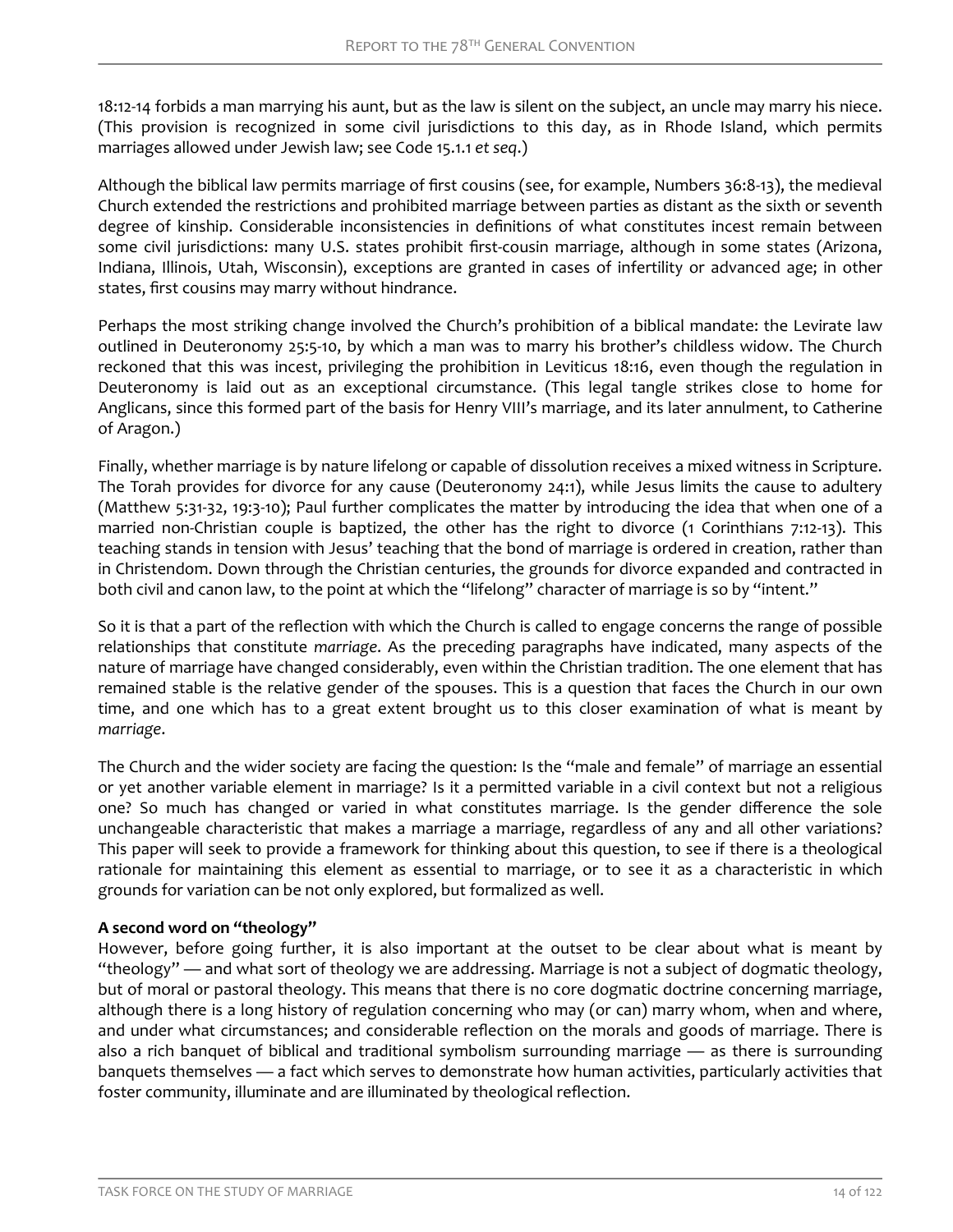Apart from these symbolic applications — some of them embodied in the liturgies of marriage — the Church did not engage in much strictly doctrinal thinking on the topic for centuries, until the later debates concerning the nature and number of the sacraments. Prior to the time of those debates, the Church engaged (as noted above) in considerable discussion about legal and moral issues, such as the marriage of a Christian with a nonbeliever, and remarriage after divorce or in widowhood, but there was no dogmatic reflection on marriage itself; it was marriage *discipline* that occupied the attention of the Church.

The scope of doctrinal or dogmatic theology, particularly as formed in the Anglican tradition, is limited. Doctrine ("believed as an article of the Faith") is constrained by that which can be proved by Scripture (Article VI of the Articles of Religion, BCP, 868). This way of looking at doctrine affirms *sufficiency* rather than *detailed elaboration* and is focused on, but not confined by, the Creeds (in particular the Nicene Creed, which is described as a "*sufficient* statement of the Christian Faith" in the Lambeth Quadrilateral).

As with the understanding of "the sufficiency of the Holy Scriptures for salvation" (Article VI), the concept is that not every theological issue need be addressed in detail, and that a set of basic guiding principles can set the ground rules within which the Church has authority to act. The Creeds, of course, say nothing of matrimony; moreover, the classical Anglican catechisms are also silent on it, while the 1979 BCP catechism gives only a brief description of it on page 861.

The Articles of Religion decline to name matrimony a sacrament (as it "lacks any visible sign or ceremony ordained of God"), and classify it as an estate allowed (Article XXV), while holding it to be available to clergy (as to all Christians) as they judge it to be conducive to a moral life (Article XXXII). Given the relatively sparse attention given to marriage, the principal doctrinal formularies of the early Church and later Anglicanism, we are left with what the Scripture and the liturgies of the Church tell us about it.

When we look to those sources, what we find, in addition to the occasional symbolic application of marriage, is a narrative encompassing several different forms of marriage, along with a record of changing rules and laws, rites, and ceremonies — all of which, as the Articles of Religion (XX, XXXIV) also remind us, are subject to amendment by the Church, as questions of discipline rather than of doctrine. It is not so much a matter of the Christian faith as it is of living a Christian *life*.

As noted above, and as reference to the historical paper that forms a part of this report demonstrates, the discipline of marriage has changed considerably through the centuries both in biblical times and after the biblical canon closed. Examples of amendment already cited include Jesus' own teaching on the indissolubility of marriage, setting aside a permissive statute in the Law of Moses (Matthew 5 and 19), and the Church's later prohibition of a biblical mandate (the Levirate Law expounded in Deuteronomy 25:5-10, but recorded as being in force as early as Genesis 38:8 as well as being foundational in Jesus' family tree in the story of Ruth).

In keeping with all of the foregoing, the theological approach taken here is not dogmatic but pastoral, and it will focus on the moral issues raised by marriage. It will serve to provide a basis for consideration by the Church the primary question that has shaped our work as a task force: "What might our Church want to say to the world today about what it is that makes a marriage holy and particularly Christian?"

### **2. A Theological Arc**

### **The question raised by marriage**

Any discussion of Christian marriage is helpfully guided by asking the question, "What makes a marriage Christian?" What is it about this nearly universal human phenomenon, which exists in many forms and in many cultures and contexts, to which the Church feels confident in pointing as a sign of God's action in the world?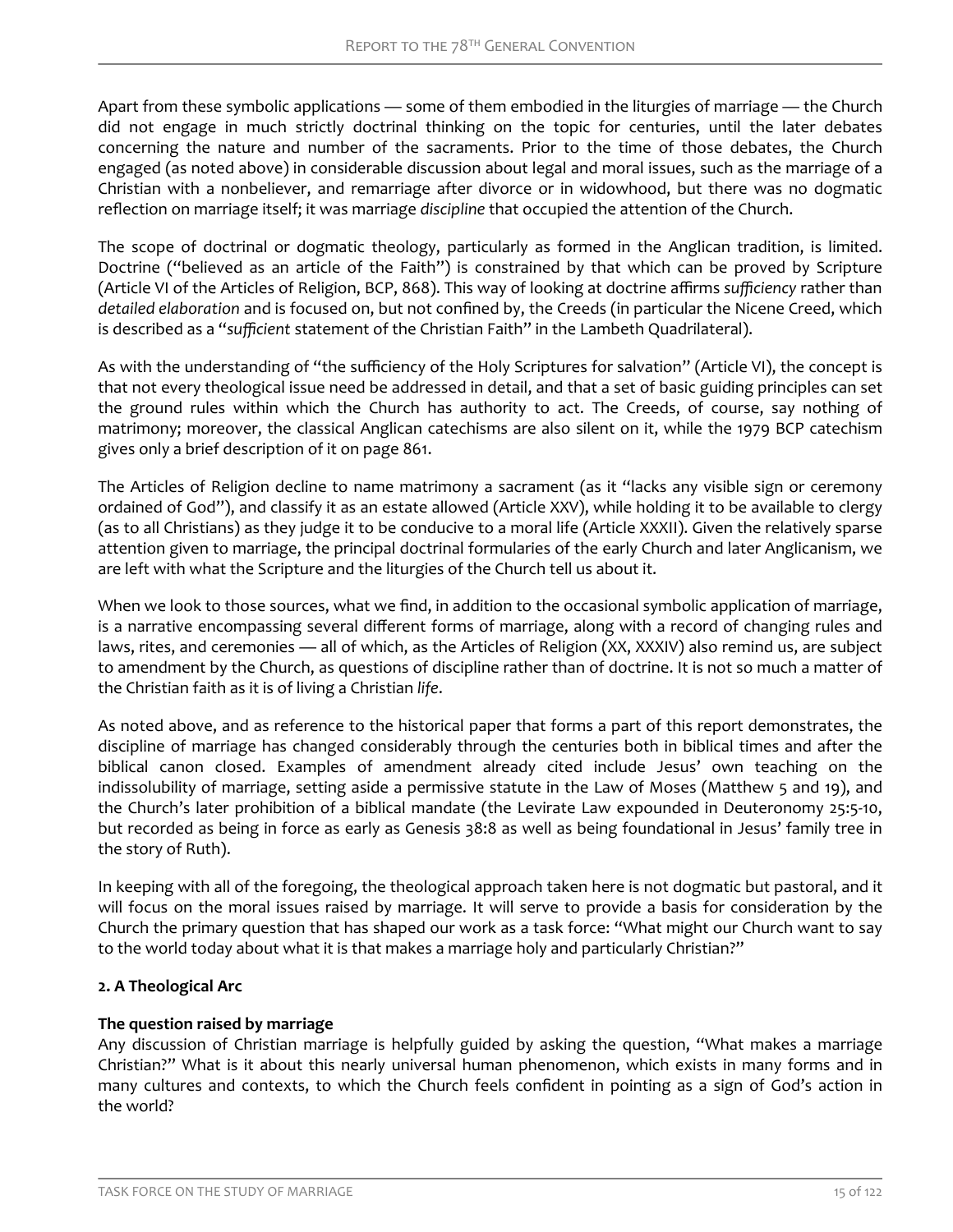Up until relatively recently in church history, the answer to the question of "What makes a marriage Christian?" was relatively simple. In the apostolic period, attested by Paul in 1 Corinthians 7 (the longest and most detailed reflection on marriage in Scripture), marriage was a social institution regarded with toleration rather than encouragement, and for which no liturgical ceremony was prescribed. A marriage was considered Christian if it took place between two baptized persons. A pagan couple, one of whom became baptized, was allowed to end the marriage if the pagan member did not wish to remain (vv. 12-15).

One who was already baptized was not to marry a nonbeliever; Paul alludes to this discipline in verse 39, and it became a matter of church law fairly quickly, and remained so for centuries with varying degrees of enforcement or toleration, from excommunication or capital punishment in the early fourth century (Watkins, 495-96), to dispensation under current Roman Catholic regulations (see the current Code of Canon Law at 1086.2).

The understanding became (and remains) that the bond and covenant of marriage is enacted by the couple themselves, and the function of the Church is to solemnize the event with a degree of formality, with the three aspects of *testimony*, *blessing*, and *recording*. The Church took on the civil responsibilities (and is still permitted so to do in many places, though not all) of ensuring that the marriage is attested by witnesses and recorded, and added its own function of imparting a blessing.

Since the ministers of the rite are the couple themselves, the tradition in place since the apostolic era required that they both be baptized. This requirement came to be seen as less than absolute, and dispensations became available in the Roman Catholic tradition as early as 1669 (Watkins, 575).

In 1946 The Episcopal Church went a step further, when the canons were amended to permit marriage when one of the parties was not baptized. There was strong objection to the introduction of this change, given the intensity of early and historic church opposition to such marriages. It brought into question the meaning of another part of the marriage canon that described marriage as being "entered into within the community of faith."

As many, if not most, marriages are not necessarily parish functions but involve the friends and family of the couple — many of whom may also not necessarily be baptized — this clause appears to be aspirational rather than absolute (see White and Dykman, 414). In short, the old, easy definition of what made a marriage Christian came to be no longer applicable in all cases.

### **An icon for the Church or of the Church**

The traditional answer to the question of *holiness* in marriage, however, lies in the prologue to the marriage rite as it has come down to us, through many modifications, simplifications, and elaborations, but which, in its present form in The Episcopal Church, states that marriage "signifies to us the mystery of the union between Christ and his Church" (BCP, 423).

This role of *significtion* has been a part of Anglican marriage liturgies since 1549. It rests on a much older principle with roots in the Hebrew Scripture, which analogized the love of spouses with the love of the Lord for the Chosen People. However, it is important to note that the biblical analogy is used for faithful as well as unfaithful relationships, recognizing that marriage in itself is morally neutral and can be good or bad to the extent the spouses are faithful to each other.

For example, from the negative side, Jeremiah 3, Ezekiel 16 and 23, and Hosea 2 and 3 present us with imagery of the Lord as the loving husband of an unfaithful spouse (or spouses, as in Jeremiah and Ezekiel the Lord is married to the two sisters, Israel and Judah). Jeremiah 3:6-8 presents this image: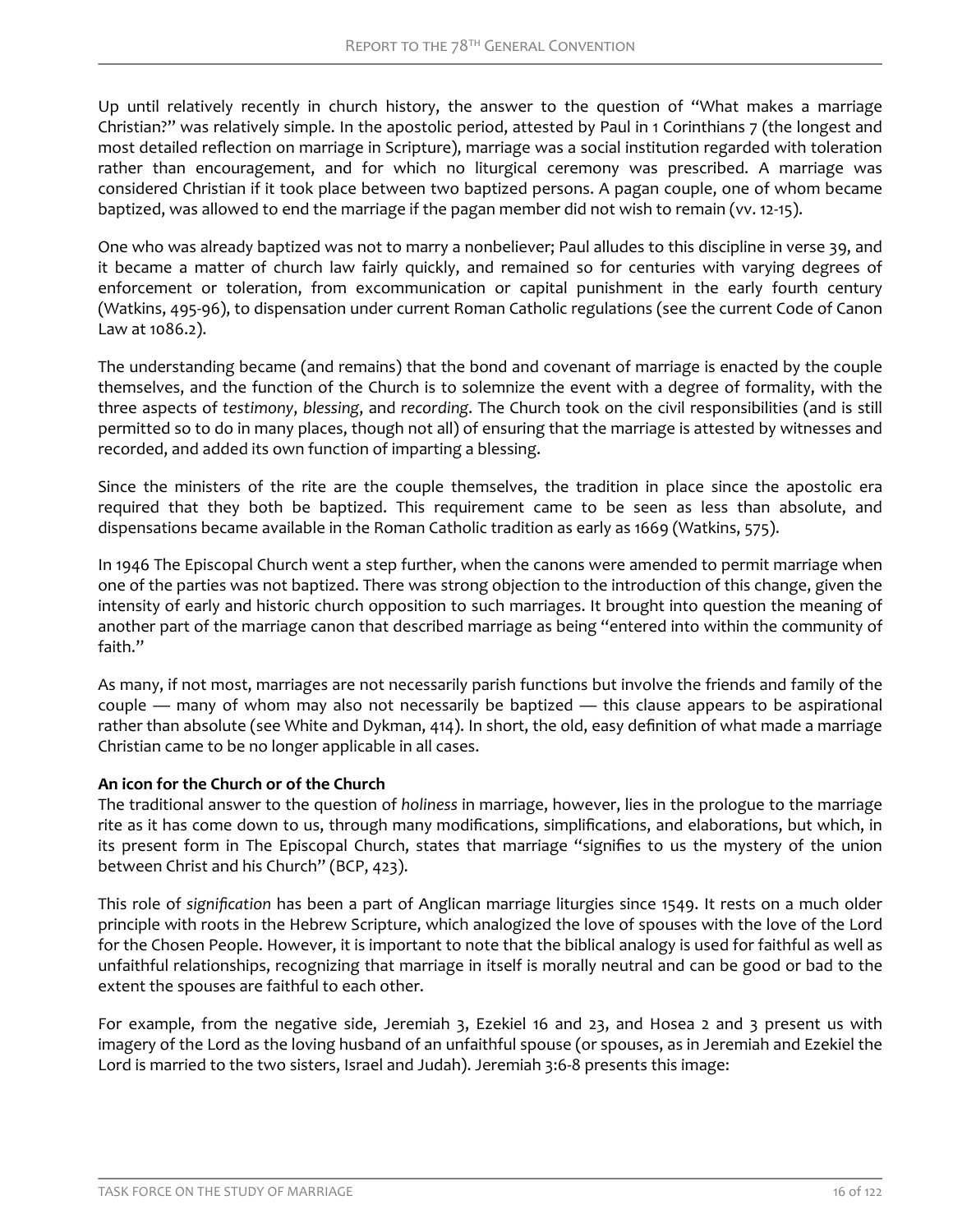Have you seen what she did, that faithless one, Israel, how she went up on every high hill and under every green tree, and played the whore there?<sup>7</sup> And I thought, "After she has done all this she will return to me"; but she did not return, and her false sister Judah saw it.<sup>8</sup> She saw that for all the adulteries of that faithless one, Israel, I had sent her away with a decree of divorce; yet her false sister Judah did not fear, but she too went and played the whore.

Ezekiel 16:7-21 portrays a vivid image of a loving and indulgent husband betrayed by his unfaithful spouse. (Note the resonance between verse 9 and the imagery of Ephesians 5:25-27).

You grew up and became tall and arrived at full womanhood; your breasts were formed, and your hair had grown; yet you were naked and bare.<sup>8</sup> I passed by you again and looked on you; you were at the age for love. I spread the edge of my cloak over you, and covered your nakedness: I pledged myself to you and entered into a covenant with you, says the Lord GOD, and you became mine.<sup>9</sup> Then I bathed you with water and washed off the blood from you, and anointed you with oil ...<sup>13</sup> ... You grew exceedingly beautiful, fit to be a queen.<sup>14</sup> Your fame spread among the nations on account of your beauty, for it was perfect because of my splendor that I had bestowed on you, says the Lord GOD.<sup>15</sup> But you trusted in your beauty, and played the whore because of your fame, and lavished your whorings on any passer-by ...<sup>20</sup> You took your sons and your daughters, whom you had borne to me, and these you sacrificed to them to be devoured. As if your whorings were not enough!<sup>21</sup> You slaughtered my children and delivered them up as an offering to them.

Ezekiel 23:2-18 follows Jeremiah in portraying the Lord as the husband of two unfaithful sisters:

Mortal, there were two women, the daughters of one mother; ...<sup>4</sup> Oholah was the name of the elder and Oholibah the name of her sister. They became mine, and they bore sons and daughters. As for their names, Oholah is Samaria, and Oholibah is Jerusalem.<sup>5</sup> Oholah played the whore while she was mine; she lusted after her lovers the Assyrians ...<sup>9</sup> Therefore I delivered her into the hands of her lovers, into the hands of the Assyrians, for whom she lusted.<sup>10</sup> These uncovered her nakedness; they seized her sons and her daughters; and they killed her with the sword. Judgment was executed upon her, and she became a byword among women.<sup>11</sup> Her sister Oholibah saw this, yet she was more corrupt than she in her lusting and in her whorings, which were worse than those of her sister ...<sup>18</sup> When she carried on her whorings so openly and flaunted her nakedness, I turned in disgust from her, as I had turned from her sister.

As a final example, Hosea 2:2-19 lays out the prophetic figure of infidelity representing apostasy and idolatry, but with a hope of eventual redemption and the beginnings of a transformation of the husband from "Lord" to "spouse." This is also carried forward in Ephesians, where the husband is called to love his wife not as "Lord-over" but as "servant-of."

Plead with your mother, plead — for she is not my wife, and I am not her husband — that she put away her whoring from her face, and her adultery from between her breasts, ...<sup>15</sup> ... I will give her her vineyards, and make the Valley of Achor a door of hope. There she shall respond as in the days of her youth, as at the time when she came out of the land of Egypt.16 On that day, says the LORD, you will call me, "My husband," and no longer will you call me, "My Baal."<sup>17</sup> ... <sup>19</sup> And I will take you for my wife forever; I will take you for my wife in righteousness and in justice, in steadfast love, and in mercy.

In the context of prophetic metaphor of the relation between God and the Chosen People, marriage can be portrayed as good or bad. This reflects the human reality that while marriage may be good or holy in and of itself as an institution, a particular marriage can be, and of right ought to be, a vehicle for holy living, for which the only guarantors are the couple themselves, aided by God and the community of support in which their marriage is set. Turning from the negative imagery of the prophetic writers, many Christian authors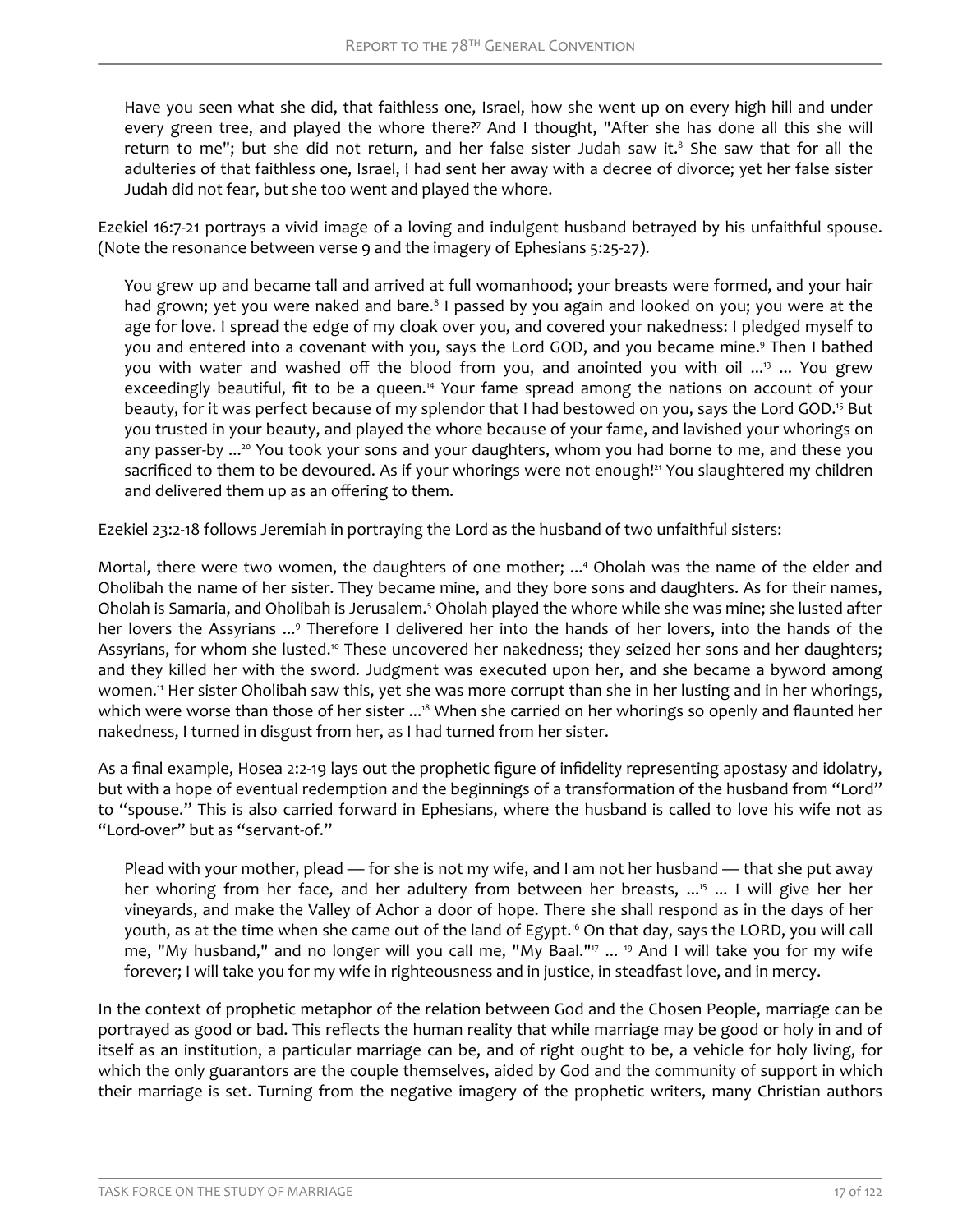through the years drew on the happier imagery, such as that in the Song of Songs, in an allegorical light, applied to the Church as the people of God.

However, the ultimate touchstone for Christian reflection on holy marriage is the passage from Ephesians (5:28-32) in which the author attempts to express how it is that the many become one in Christ. He draws on the tradition of the Hebrew prophets and poets and uses marriage as an analogy to this "mystery" of the Church — not, contrary to the language of the prologue to the marriage liturgy, primarily for symbolic value ("marriage tells us something about Christ and the Church") but as a teaching example ("married couples should be one in love, just as Christ in loving the Church is one with it"). The issue is not, "if you want to know something about Christ and the Church, look to marriage," but "if you want to know how to make your marriage holy, look to Christ." Here is the actual text, including a portion of a verse that appears only in some manuscripts:

Husbands, love your wives, just as Christ loved the church and gave himself up for her,<sup>26</sup> in order to make her holy by cleansing her with the washing of water by the word, $27$  so as to present the church to himself in splendor, without a spot or wrinkle or anything of the kind — yes, so that she may be holy and without blemish.<sup>28</sup> In the same way, husbands should love their wives as they do their own bodies. He who loves his wife loves himself.<sup>29</sup> For no one ever hates his own body, but he nourishes and tenderly cares for it, just as Christ does for the church, $30$  because we are members of his body [of his flesh and of his bones].<sup>31</sup> "For this reason a man will leave his father and mother and be joined to his wife, and the two will become one flesh." $32$  This is a great mystery, and I am applying it to Christ and the church. (Ephesians 5:25-32, with bracketed text from the notes; also note that the Greek of the final clause is perhaps more simply stated as, "but I speak of Christ and of the church.")

This passage and its larger context of instruction to households have become problematical in an era in which the equality of the sexes is with few exceptions either unchallenged or championed. The author writes from and to a context in which the secondary status of women was accepted as the norm. However, even within that context, the author - identified as "Paul" in keeping with the tradition, while noting the lack of consensus on the authorship of this epistle - is attempting to shift toward a more equal understanding in the relation of the sexes.

Note, for example, the paschal notion of the man giving himself for the woman (rather than the more conventional call for the woman to surrender to the man) in 5:25. This is less revolutionary than the statement in the undoubtedly Pauline 1 Corinthians 7:4, in which mutual authority is explicitly laid out, each spouse holding "authority" over the body of the other. (Perhaps Ephesians 5 reveals some authentic Pauline liberation showing through the gloss of later applications of household codes.)

Still, the language of male headship is part of the text before us, and, as unpalatable as it is for most of the present generation, it cannot be denied. What is significant is that the role of the head over the body is directed not to domination, but to care, redemption, and self-giving — a kind of kenotic lordship that agrees well with the broader understanding of Christ as head of the Church, who gave his life for it. This destabilizes the traditional notion of male superiority and female submission, much as Jesus himself, as "master," inverted the normative role assigned to him by taking the role of a servant on the night before he suffered, and called on the disciples to engage in just this reciprocal ministry of mutual submission (John 13:13-15).

So the tradition of reading this passage as laying out marriage as an allegory or signifier for Christ and the Church is likely missing a crucial part of Paul's intent, explored at length in this report's essay, "Christian Marriage as Vocation." Paul's reflects on a far greater mystery: the mystery described earlier in the epistle, the eschatological "mystery of his will, according to his good pleasure that he set forth in Christ, as a plan for the fullness of time, to gather up all things in him, things in heaven and things on earth" (Ephesians 1:9-10).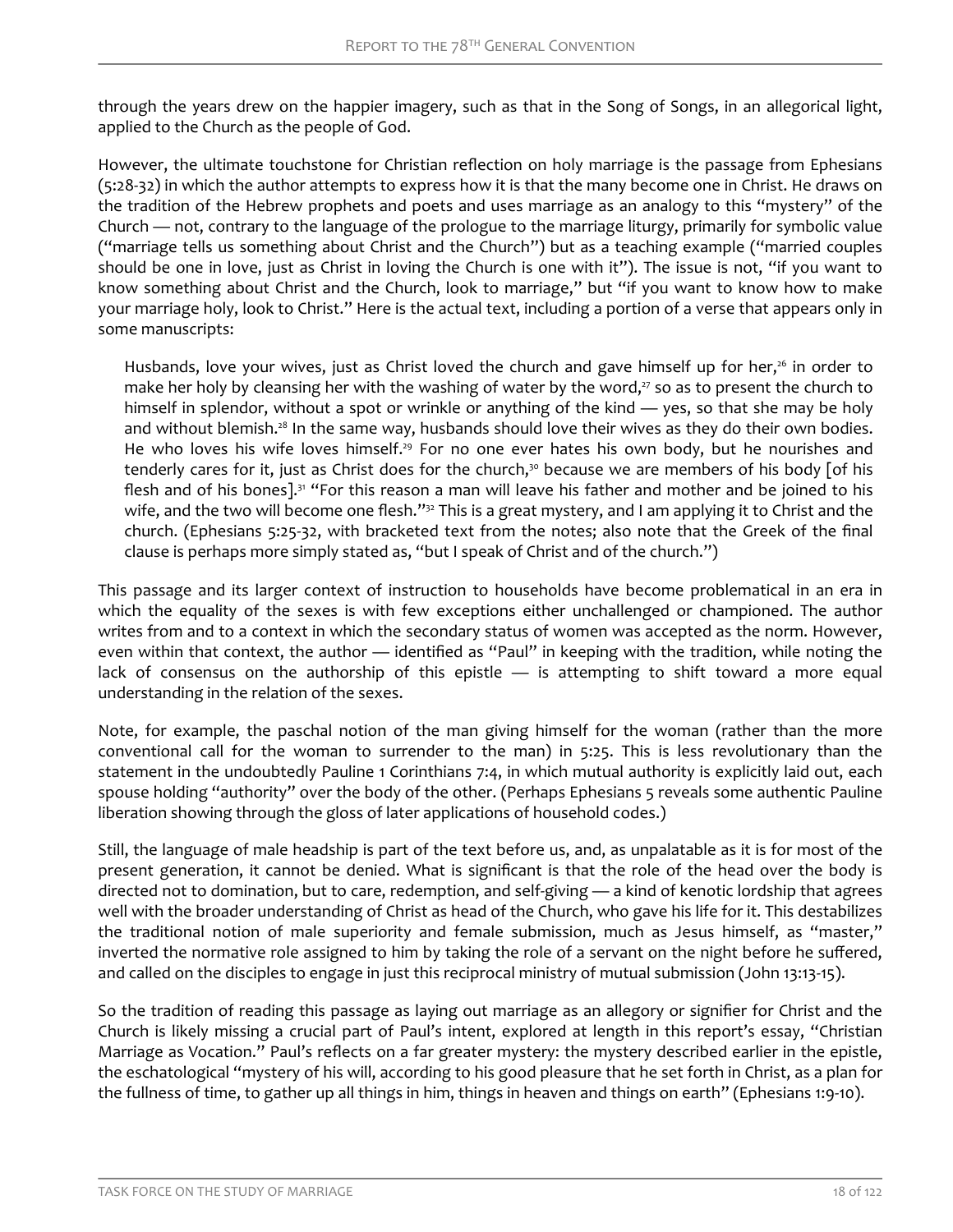It is in this Church (the "assembly" that by its very nature unifies the plural) that Jew and Gentile are made one out of two through the flesh and blood of Christ (Ephesians 2:13-14, 21-22). This is crucial in the sense both of *important* and *paschal* — the cross underscores the Pauline teaching that it is in, with, and through Christ, and him crucified, that God's mystery of union is made plain. Paul places his household instructions within this larger context: husbands are to model their relationship with their spouses on the love of Christ for the Church; it is not that earthly marriages are mere symbols of the heavenly union, but that the heavenly union is the model which earthly marriages should emulate in order to be holy.

By employing this rhetoric, Paul reaches back long before the Incarnation and the Song of Songs, to the primal story of the first spouses described in Genesis 2. Just as Adam recognizes "himself" in Eve — "of his flesh and of his bones" — so too the Church shares a corporeal identity with Christ. Christ loves the church, his body — and the language of both Baptism and Eucharist (in both Word and Sacrament) is echoed in Ephesians: "Christ loved the church and gave himself up for her, in order to make her holy by cleansing her with the washing of water by the word" and Christ "nourishes and tenderly cares for" this body (5:25-26, 29).

Paul builds on his image of the Church as both Bride of Christ and Body of Christ, in his own way creating a bridge between the imagery of Genesis and Revelation. Marriage can indeed give us a glimpse of heaven, when and to the extent that it is modeled upon the heavenly archetype of Christ and his self-giving relationship with the Church, his body on earth. It is not marriage in the abstract or as an institution that "signifies" the relation between Christ and the Church, but more that a particular good marriage, when modeled on the love of Christ for the Church, incarnates the archetype on which all love is based.

So in response to the question, "What makes a marriage holy?" the answer that it "signifies …the mystery of the union between Christ and the Church" provokes a second question: "how do we understand this significance?" or "what are the signs of this holiness, this Christian identity?" For obviously, it is not just any marriage that is holy, any more than just any marriage is Christian.

Just as there are good and bad marriages portrayed in Scripture, there is a qualitative difference between the quickly engaged and quickly ended Hollywood or Las Vegas marriage, and that of a couple who have spent a lifetime together, sharing their lives with each other and with a wider community. So what are the signs that indicate the holiness of a marriage? And in what ways do these signs proclaim that a marriage is Christian?

Returning once more to Ephesians for guidance, note the verse that comes as an introduction to the chapter addressing marriage: "Live in love, as Christ loved us and gave himself up for us, a fragrant offering and sacrifice to God." This verse perhaps suffers from being too often heard as an offertory sentence, familiarity blunting the force of the call to paschal, loving self-offering that lies at the heart of the Christian vocation, following the kenotic path laid out by Christ himself.

It might be helpful to look at similar language from the Gospel of John, in the long reflection on the nature of the love of God and the mystery of Christ's union in and with the Church. Jesus expounds on this at the Last Supper: "This is my commandment, that you love one another as I have loved you. No one has greater love than this, to lay down one's life for one's friends" (15:12-13); "I in them and you in me, that they may become perfectly one, so that the world may know that you sent me and loved them even as you loved me" (17:23).

As noted in the paper, "Christian Marriage as Vocation," this quality of union through loving and mutual selfoffering is central to the vocation of marriage, recognized as a particular call within the universal call for Christians to love one another, and in terms of Ephesians, with Christ and his gift of himself as the template or model for the self-giving of spouses in marriage. For in marriage, the spouses literally "take" each other and "give" each other, reciprocally, exclusively, unreservedly, wholly, and unconditionally: as the declaration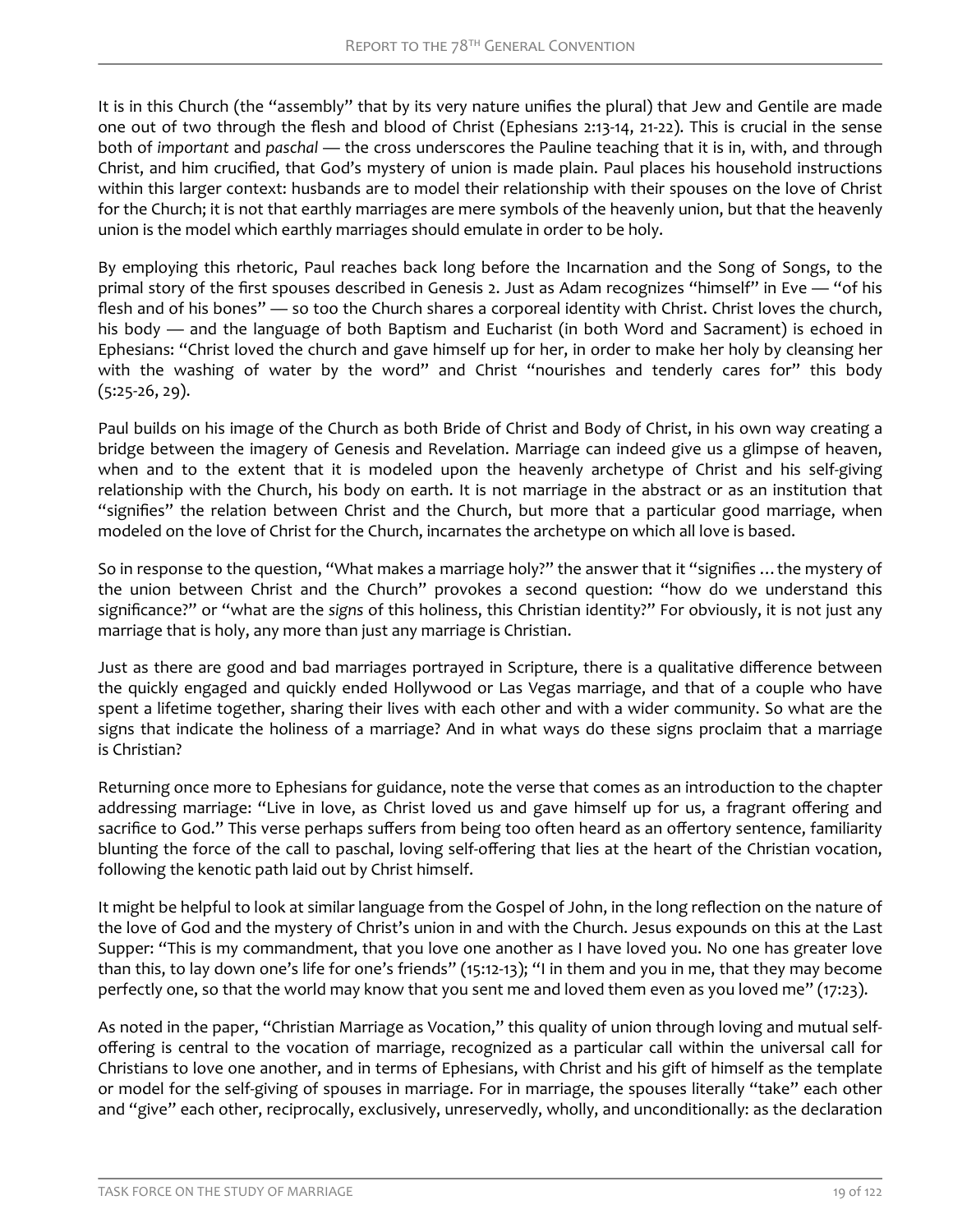of consent and the vows so eloquently state: to "love ... honor ... comfort ... and keep ... forsaking all others ... to have and to hold from this day forward, for better for worse, for richer for poorer, in sickness and in health, to love and to cherish, until we are parted by death" (BCP, 424, 427).

The reciprocal nature of the vows — the commitment of each spouse to do for the other as they would be done by  $-$  reflects the Golden Rule as well as the transformative "giving" of Jesus for the Church, elaborated in Ephesians and signified in the Maundy foot washing, and most starkly in the painful glory of the cross.

As spouses love each other "as Christ did the church" they incarnate the values of "fidelity, monogamy, mutual affection and respect, careful, honest communication, and the holy love which enables those in such relationships to see in each other the image of God" (D039-2000). As they live out this love, the wider community of the faithful, and those beyond it, will be able to see "a sign of Christ's love to this sinful and broken world, that unity may overcome estrangement, forgiveness heal guilt, and joy conquer despair" and "that all married persons ... may find their lives strengthened and their loyalties confirmed" (BCP, 429-30).

Marriage, as an icon for and of the Church, reaffirms that we do not live for ourselves alone, or die for ourselves alone (Romans 14:7) — nor do we marry for ourselves alone, but as a sign and emulation of God's grace and to God's glory. The love of God for the world in the loving self-offering of Christ Jesus thus becomes a guiding and effective pattern in discerning how a marriage proclaims that it is a Christian marriage, an evangelical sign of that "wonderful and sacred mystery" that is Christ's body, the Church.

The relationship of marriage to that larger body is emphasized in the liturgy through the requirement that marriage take place within at least a minimal assembly. As the BCP rubric notes, "marriage is a solemn and *public* covenant" and there must be "at least two witnesses" (422). Couples do not make their vows privately, but before God, friends, family, and (ideally) God's community, the Church. The marriage is a union celebrated and blessed on behalf of the Church in the midst of this community that is, ideally, itself "one in Christ."

As marriage is an incarnational sign of Christ's love for the Church, so it is also an expression and sign of Christian community: our life together in and as the Body of Christ. The old patristic tag (said of the Eucharist) "become what you behold" is a powerful reminder of the way in which a marriage both draws upon the love of God and the community and fosters it. So a marriage not only is blessed by the Church, but is a source of blessing for the Church.

And this blessing does not stop at the end of the rite. The community witnesses to the couple by their presence at the marriage service and throughout their marriage journey in their support of the couple. The couple, in turn, witnesses to the community by how they live their lives together — showing Christ's love to each other, the community, and the world. If marriage is a sacrament — and that has been a topic of considerable debate — it is certainly sacramental in this: it can both express and evoke in others the graces of loving, self-giving charity inherent in the vows.

Although marriage does not have "a like nature of Sacraments with Baptism and the Lord's Supper" because it lacks "any visible sign or ceremony ordained of God" (BCP, 872), the real grace of marriage lies not in the wedding ceremony, but in the life of the couple: as with the baptismal life, and the life of the eucharistic community that is the Church, it is in the living of the vows, the putting into practice of the promises and commitments, that grace is revealed and shared.

### **3. The Ethics of Marriage**

As noted, the *exemplary* function of marriage — as a sign and echo of Christ's self-giving love for the Church, conceived in Ephesians both as his body and spouse — is a particular vocation within the larger Christian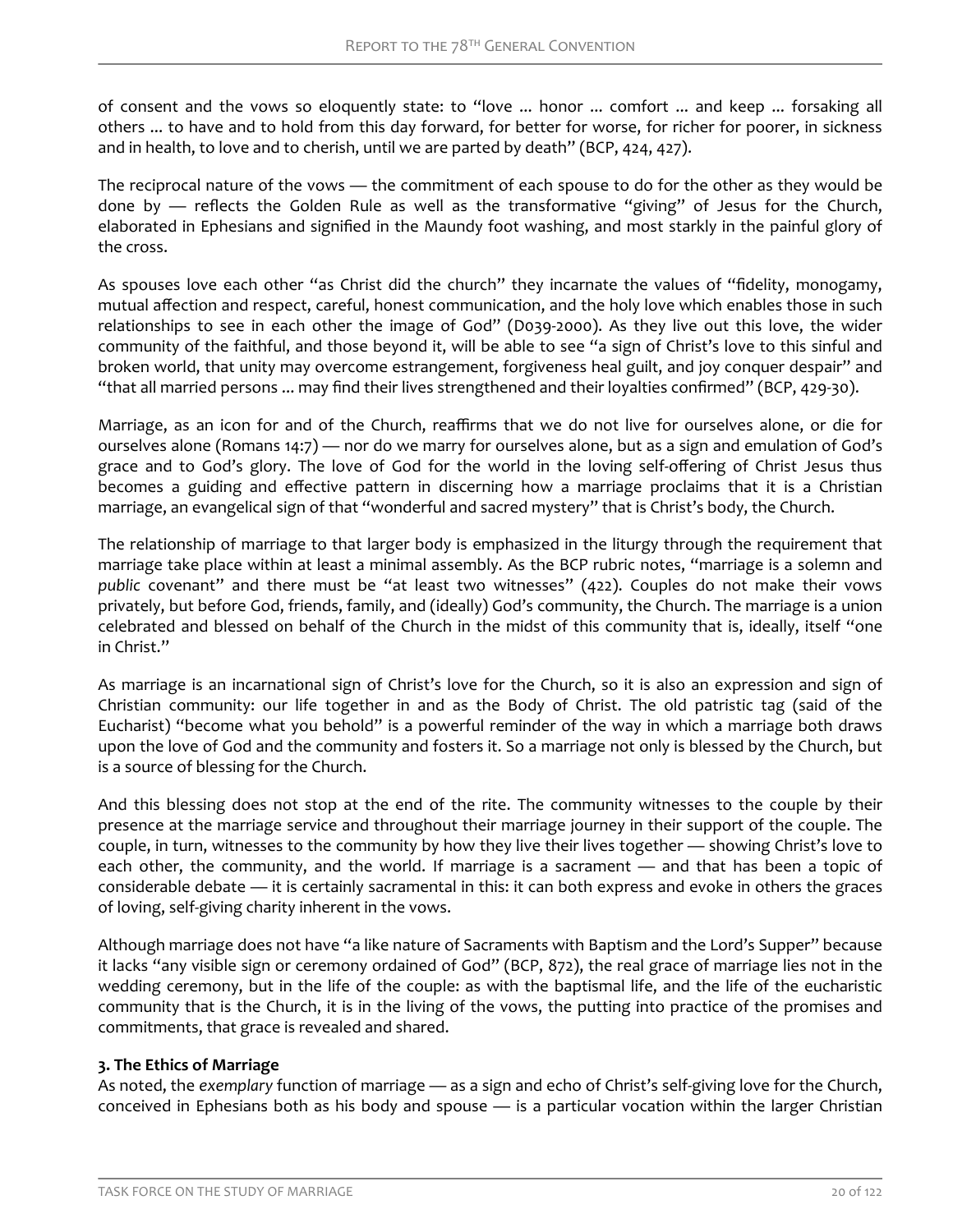calling. As a Christian vocation, the *moral* significance of a marriage will be expressed by how the spouses treat each other, how they incarnate and live out the Rule of Married Life, the disciplines and responsibilities of that life, and its joys and rewards.

In some discussions of morality, the locus of concern can lie in the acts more than the actors. In marriage these two aspects of morality — acts and actors — merge in the spouses themselves, who become spouses through the marriage. The reality of being a spouse is not ontological, but performative and relational. So the efficacy of the *sign* will depend on the degree to which the spouses express and live out the values intended in the vows, which constitute the substance of the marital commitment.

As the essay, "Christian Marriage as Vocation" also underscores, a marriage is a way of life, a discipline, and a discipleship within the larger community of Christian disciples who make up the Church. In this sense, it is a living out of the Gospel value of love, an evangelical witness that "preaches Christ."

To echo the language of John (1 John 4:20), those who do not love their spouse, whom they have seen, cannot claim to love God, whom they have not seen. And it is in how their love is expressed to one another that others can see the love of God. The spouse is the closest and most intimate *neighbor* for the enactment of the Golden Rule. The theological virtue of charity truly does begin at home.

In this light, it is helpful to examine the ethics of marriage through a principle elucidated by the eighteenthcentury Prussian philosopher and ethicist, Immanuel Kant. He held that people should treat each other as ends in themselves rather than as means to some other end, valued in and for themselves rather than for their utility or productivity.

This relational notion is fully consonant with the Baptismal Covenant's call to respect the dignity of every human being, and with the understanding of each human being as a living image of God. This ethical notion has particular application to marriage conceived as a mutual covenant of two persons rather than merely as a contract between two parties for the performance of services.

The reality of marriage lies in the couple themselves, and in their mutual self-giving as it reflects and embodies the love of Christ for the Church, in that each spouse lives and strives for the good of the other. This transforms and redirects the innate trend toward self-interest that lies at the core of Original Sin, toward recovery of the Original Blessing intended by God for human flourishing, as a response to the "not good" of isolation being rectified by the discovery of the "one like himself" (Tobit 8:6).

It would be helpful at this point to be reminded of three things about self-giving:

First, the gift of oneself to and for another is not to be confused with a kind of paradoxical "selflessness." To give a self that has been reduced to a nonentity is to give nothing. Moreover, the concept of "selflessness" represents a devaluation of the "dignity of every human being" (BCP, 305). Every person is precious, and to give oneself is to offer a supremely valuable gift, only worthy to be given for the sake of another, a gift for which "the whole world" would be inadequate recompense (Matthew 16:26).

It is also a sad fact that "selflessness" has often been promoted as a particular call for women; the stereotype of the dominant husband with a "selfless" wife has even in some situations been held up as an ideal. In addition to fostering a false notion of selfhood, this represents an inversion of the imagery advanced in Ephesians 5, in which the *husband* is called to model Christ's sacrificial self-giving for the sake of the Church.

Second, while the ultimate paradigm in Christ's self-giving — as the highest love shown in giving up one's life for others (John 15:13) — is both costly and painful, it is also the cause of joy. The Paschal Mystery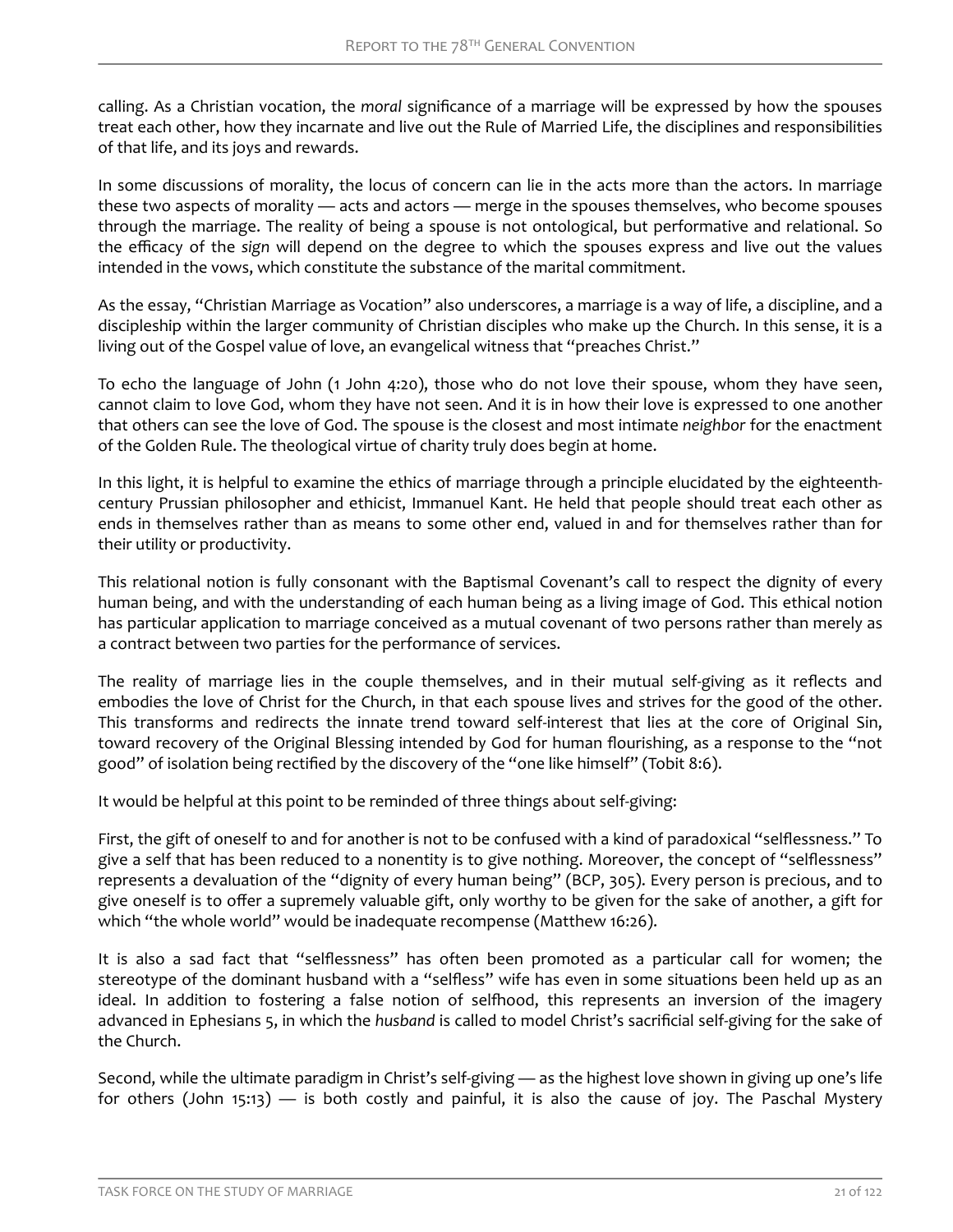encompasses this marvelous interchange in which "the cross he bore" is "life and health" to humanity, "though pain and death to him" (Hymnal 1982, 483).

Third, each Christian participates in this Paschal Mystery, and further is called to take up his or her own cross to follow the Lord in this path of self-giving. It is a universal call, but it is given a particular form in marriage, in which the couple give themselves to each other, giving and receiving to and from each other in a paschal and a joyful exchange, incarnating the Original Blessing as they celebrate the costly paschal vanquishing of Sin.

This movement from sin to blessing is reflected in the wedding that provides a setting for the first *sign* by which Jesus reveals his glory (John 2:11). Jesus transforms water provided for ritual purification into an abundance of wine for celebration — not merely a movement, but a metamorphosis, from a reminder of ritual uncleanness requiring repeated purification to a celebration that reveals and anticipates the fulfilment and completion of God's promises in Christ.

This action adorns marriage not merely as a recapitulation of creation, but as a part of the "new creation" the water of creation not simply replaced or supplemented, but transformed into the new wine of the messianic banquet (Brown, 97-111) This banquet is figured in Revelation in the wedding of the Lamb and the New Jerusalem. Thus a sort of grand rainbow arc proclaims God's goodness from Genesis to Revelation, and links beginnings and endings, hope and fulfillment.

At the same time, Scripture itself offers little insight into marriage as it is lived out — witness the relatively small part that monogamous married couples play in the Hebrew Scriptures and in the early life of the Church, which leads to the relative shortage of suitable biblical texts available for use in marriage liturgies. So it is to how the liturgies make use of Scripture that we would turn for greater insight into how the Church itself understands marriage, and the theological and ethical implications the Church draws from it. It is significant that the account of the wedding at Cana plays a principal role in this, rightly highlighting the transformative quality of marriage, in which two become one, and the relationship into which they enter gives a glimpse of the redemptive qualities of mutual self-giving, reflective of the new life in Christ that is the Church itself.

### **Union of heart, body, and mind**

The classical Anglican marriage liturgy (1549-1662) betrays a degree of tension even in the introductory exhortation that serves as the liturgical prologue to the rite: the recollection of the transformative vision of the wedding at Cana is firmly planted next to distinctly earthly "causes" or purposes for the institution of marriage — including deliverance from the defiling snares of fornication. There is a palpable "already, but not yet" quality to this rite, which in its classical form includes the negative language alongside more positive references.

There is also significant tension between the *causal* or *purposeful* mode of the prologue and the active language of the vows themselves. The prologue — in particular, in its classical form, its emphasis on procreation — concerns itself with a productive value of what comes out of the marriage, what marriage is for. In contrast, the vows themselves focus on the *performative* aspect of what goes *into* the marriage, how marriage is actually to be lived out.

The emphasis on procreation and children — however important the former, and however crucial the welfare of the latter to human society — primarily as a purpose or end, relies on an ethic at odds with the principle outlined above, which is that people are to be treated as ends in themselves, rather than as means to another end, however good that end might be.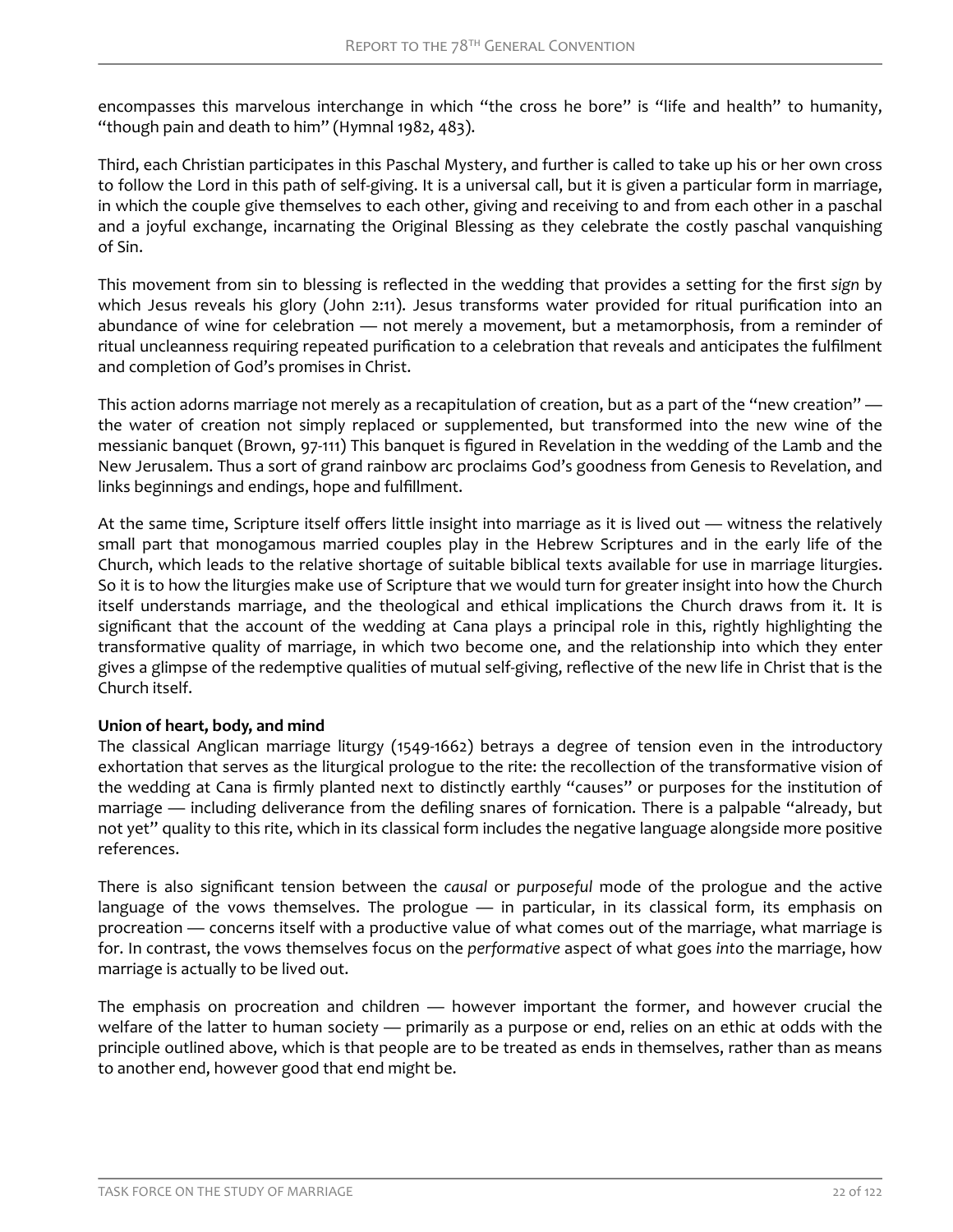The same can be said for the spouses' use of each other as a "remedy for fornication," a cause for marriage that cannot help but avoid a degree of objectification. (This remedial cause — highlighted in earlier Anglican liturgies — has been downplayed or entirely omitted in more recent marriage liturgies.)

Procreation can become a problematical cause or purpose when it is understood primarily as an extrinsic end, rather than as the natural outgrowth of the loving couple treating each other as ends in themselves. It is acknowledged that as the end in this case is a human life, it has its own inestimable worth. It must also be noted that many, if not most couples, desire this end and work together toward its accomplishment; and that the generation of new life is a tangible expression of their mutual love.

However, although sometimes held as a *principal end*, it has never been held to be an *essential* one. Even the 1549 liturgy recognized that this particular end cannot be achieved by all marriages, by providing that the prayer for the couple's fruitfulness in procreation is to be "omitted where the Woman is past childbirth." These additional factors highlight that this aspect of marriage is about achieving an end, or not; and however good that end, that goodness does not remove the ethical problems that can arise when people treat each other as *means* by which some other end — however good — is achieved.

Children are a gift and a grace and a hope — but ought not be understood as an *extrinsic* expectation or demand, in the absence of which a marriage is deemed to have failed in some *intrinsic* way. Moreover, the greater and more fully realized the love of a couple for each other, the more likely any child who becomes part of the growing family, by birth or adoption, will be nurtured and raised in a way that expresses the familial virtues. A bad marriage is unlikely to be "saved" by the introduction of children, which may add more tensions and stresses to it: this is hardly fair to the child.

It can be observed that the emphasis on procreation represents a Genesis 1 attitude, while an emphasis on companionship reflects the narrative in Genesis 2. However, it is also helpful to note that Genesis 1 does not employ marital language, and procreation is more closely tied to sexuality (being "male and female") and to the "filling of the earth" — language echoing that applied to the birds and the fish in the previous verses, also commanded to "be fruitful and multiply" so as to "fill the waters" and the sky. The emphasis in Genesis 1 is on sex as necessary for procreation, not marriage.

The emphasis in Genesis 2, however, is companionship — that the human one should not be alone — rather than on filling the earth and subduing it. The "Adam" itself (Heb. *ha Adam*) is "Earth" by name and by origin, and cannot be satisfied by the companionship of the other creatures, themselves crafted from the same soil. Only one made from Adam's own substance can stand as a suitable companion, and it is Adam's recognition of this likeness that confirms the Lord God's work, the solution to the "not good-ness" of his former isolation.

The "problem" to be solved is innate in Adam, in his own solitary existence, and it is the discovery of the "helper suitable" that the problem finds its solution, not any subsequent act or production. Variable times of "prosperity and adversity" will lie ahead, but the role of suitable — not subordinate — helper through it all is a constant. (The man's later dominion over the woman is an artifact of the fall. "In the beginning" the couple stands side by side. The Hebrew word for helper is used of God in relation to humanity, so no inferiority or subordination is implied in this term. In fact, it is the one who needs help who is arguably the inferior.)

Some have noted that Jesus combined the two Genesis accounts in his teaching on marriage in Matthew 19:4-5, citing the creation of "male and female" and the "one flesh" joining as the source for holding marriage to be indissoluble. This passage receives considerable attention in the paper on marriage as vocation. However, in terms of the ethical concerns raised here, it is important to note that the indissolubility of the relationship is the focus of Jesus' concern, not sex as such or sexuality.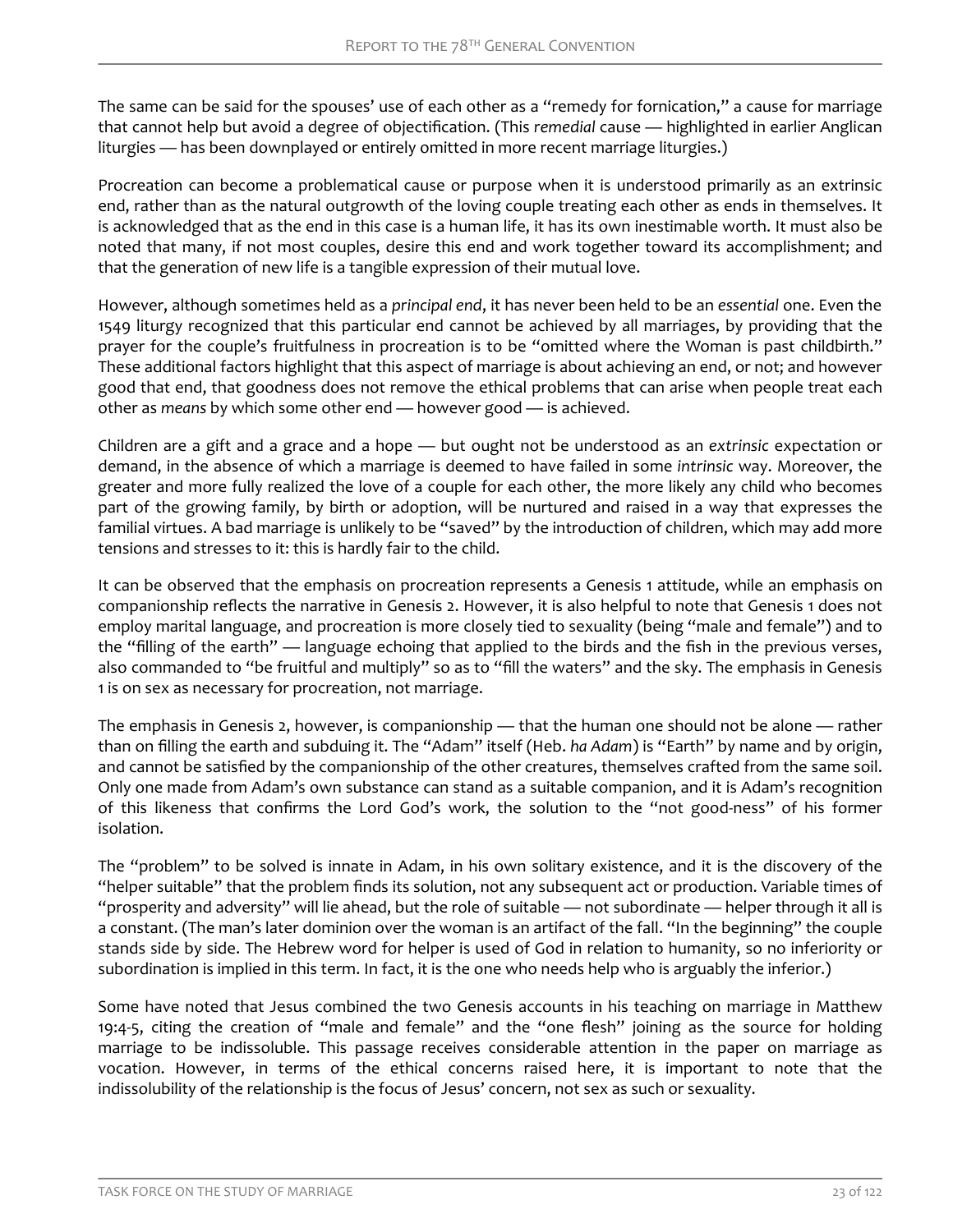Moreover, Jesus was likely teaching in Aramaic in which, as is the case with the Hebrew of Genesis 1, the words *male* and *female* are nouns, better translated as "a male and a female" so that, as Jesus says, "the two shall become one flesh" (in contrast to the Hebrew of Genesis 2:24, which includes no number). In the same way, and using the same text, the Dead Sea Qumran community also informed its teaching on marriage discipline, asserting the divine rule for monogamy on the basis of God only having created "a male and a female" (Damascus Document 4:20f). Both in the Qumran community and in the teaching of Jesus, the focus is on the couple as a couple, not on the productive value of procreation.

From the beginning of the Church's reflection on the substance of marriage, including the recorded teaching of Jesus himself, the primary emphasis of marriage, expressed in the vows — the essence or substance of the marriage — lies in the spouses themselves and in the indissoluble union of heart, body, and mind that is achieved by means of that marriage.

Still, it is fair to note that, in a way, the tension between the two creation accounts (except as harmonized by Jesus) reflects a tension that is carried forward in the classical Anglican marriage rite: a tension between the prologue and the vows. For, as with the second creation account, there is no reference to procreation in the vows themselves — unsurprising in itself, for who could make such a solemn promise?

This suggests an awareness on the part of the composers of the rite that while a productive or endsachieving ethic of utility may underlie the expectations of the prologue (as they do the creation of humanity in Genesis 1), a duty- or virtue-based ethic informs the vows, the couple turned to face each other, finding in the other the one "suitable" to each, and fulfilling both the vows and each other in their shared lives. The tensions in the rite between prologue and vows, as in Genesis 1 and 2, reflect a distinction between two models for understanding marriage: "dynastic" — productively looking toward the next generation — and "conjugal" — performatively focused upon the love of the couple themselves.

The emphasis on procreation stands as the first "cause" of the traditional prologue, as it does in Genesis 1, and also in current discussions on marriage, even though most current marriage liturgies have reduced the emphasis upon it, noting that it is provisional rather than essential, intrinsic, or inherent in marriage as marriage. As noted above, even the earliest Anglican rite of 1549 recognized that the productive value, while important, could not be understood as *necessary*, since not all marriages lead to procreation.

This is perhaps a tacit admission that, as Kant would put it, the principal end of marriage must be found in the couple themselves, and in their life together, as well as in a pragmatic recognition that marriages are not always procreative even when that is the couple's intent — and a couple incapable of procreation cannot reasonably intend it — but they are always meant to be loving and faithful. As noted above, a child coming into a loving and faithful context, whether by birth or adoption, is more likely to grow to be a loving and faithful person.

Another reason for finding the locus of the sign of marriage incarnate in the couple themselves lies in language added to the vows and included in the prologue in 1549. As Diarmaid MacCulloch helpfully notes:

... [Cranmer] newly added the promise by the groom "to love and to cherish," and by the wife "to love, cherish and obey," as the climax of their vows to each other. And for the first time in an official liturgical marriage text, marriage was announced as being "for the mutual society, help, and comfort that the one ought to have of the other, both in prosperity and adversity." Few medieval theologians would have extended the reasons for marriage beyond the avoidance for sin and the begetting of children; the classical list of Thomas Aquinas was *fides*, *proles*, *sacramentum*, with no mention of enjoyment. However, the Archbishop had had at least 16 years' experience of Margaret Cranmer's society, help, and comfort in prosperity and adversity when he and his drafting team finalized these words. This was an innovation that his married friend Martin Bucer greatly approved so much that when Bucer was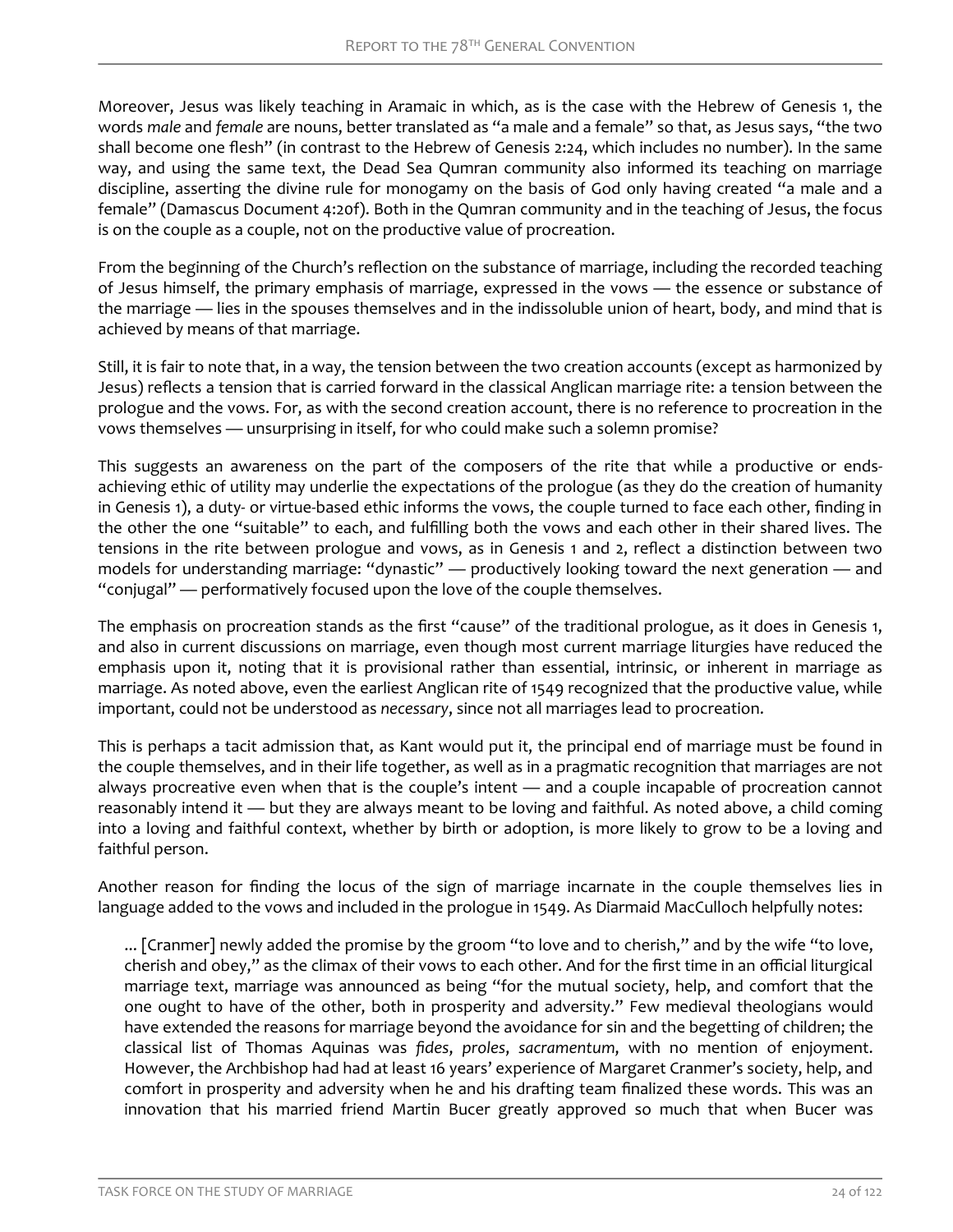suggesting his revisions for the 1549 rite, he unsuccessfully urged that it should be moved to appear as the first of the three stated reasons for marriage. (MacCulloch, 421)

It should be noted that Bucer has finally had his way: the American BCP 1979 reordered the prologue's "causes," as has the revised version of the prologue in the English Common Worship Marriage Service. American versions of the marriage liturgy, dating back to 1785, had originally removed all causal language from the prologue, thereby placing emphasis upon the estate itself, and the couple entering it by means of their vows, rather than upon its intentions or outcomes. Causal language was reintroduced in the 1979 BCP, but reordered so as to place emphasis on mutual joy and support as the best locus for the possible procreation and nurture of children.

Unlike the language of the prologue, the vows are unconditional; they are not based on purposes, ends, or goals. The duties described in the vows all relate to the couple themselves, and to their mutual behavior toward one another. Moreover, the vows are to perform things of which they are capable *in themselves and for each other*; and thus the absence of a vow to have children; even if it is an intent, its fulfillment cannot be *promised*, or made a *condition* or *basis* for the marriage at its outset or in its continuation.

Infertility — the inability to procreate — is neither an impediment to marriage nor a cause for divorce or annulment of marriage. (It has to be acknowledged, however, that where a "dynastic" model has been primary — literally so in royal marriages — infertility has played a part in finding ways to end marriages.)

Ideally, the spouses find in each other an appropriate end, rather than the means to some other end or objective, however good. Procreation does have virtue, in the bringing to be of human life, and it is a good toward which human endeavor in marriage is well intended when possible, growing out of the love of the couple for each other, rather than simply as an intended (or unintended) consequence.

But it is also important to note that the love of a couple for each other can result in other goods for the benefit both of the couple and the society of which they form a part, even when procreation either cannot or does not take place. There is a generativity that comes with the "mutual society" of marriage and which spills over to the larger society in which the couple lives and participates. It is perhaps good to note that the water jars at Cana were filled to the brim, and that the very act of dipping out the wine must have caused some overflow. The sheer abundance of goods that flow from the good of the couple's mutual self-giving is multiplied and expanded in a social setting.

This is perhaps nowhere so eloquently expressed as in the case of couples who adopt children whose biological parents are unable or unwilling to raise them. It is no accident that adoption is also a powerful Pauline metaphor for the church, set beside marriage in Ephesians (1:15) and primary in Romans 8 and Galatians 4. The paper on marriage as vocation expands upon this understanding of generativity and fruitfulness, in particular as an acknowledgement that we are all children of God by adoption.

### **Love as context and fulfillment**

"Love" is a loaded word. It can, in the present context, all too often be understood only in the sense of romance or affection. Love, like marriage, is not just about romance or affection, although it can and should include them.

Love is rightly to be understood in terms of the will as much as of the emotions. It is in this sense that love forms a part of both the betrothal promises and the vows. Each member of the couple is asked, "Will you love ... ?"; and promises that they will, and then vows "to love and to cherish ..." So the problem is not that love has somehow become mixed up with marriage. The problem is that love — and marriage — have been misunderstood to be primarily about romantic feelings, and not about the commitment of each to the other in a mutual self-giving to and for the other, permanently and exclusively.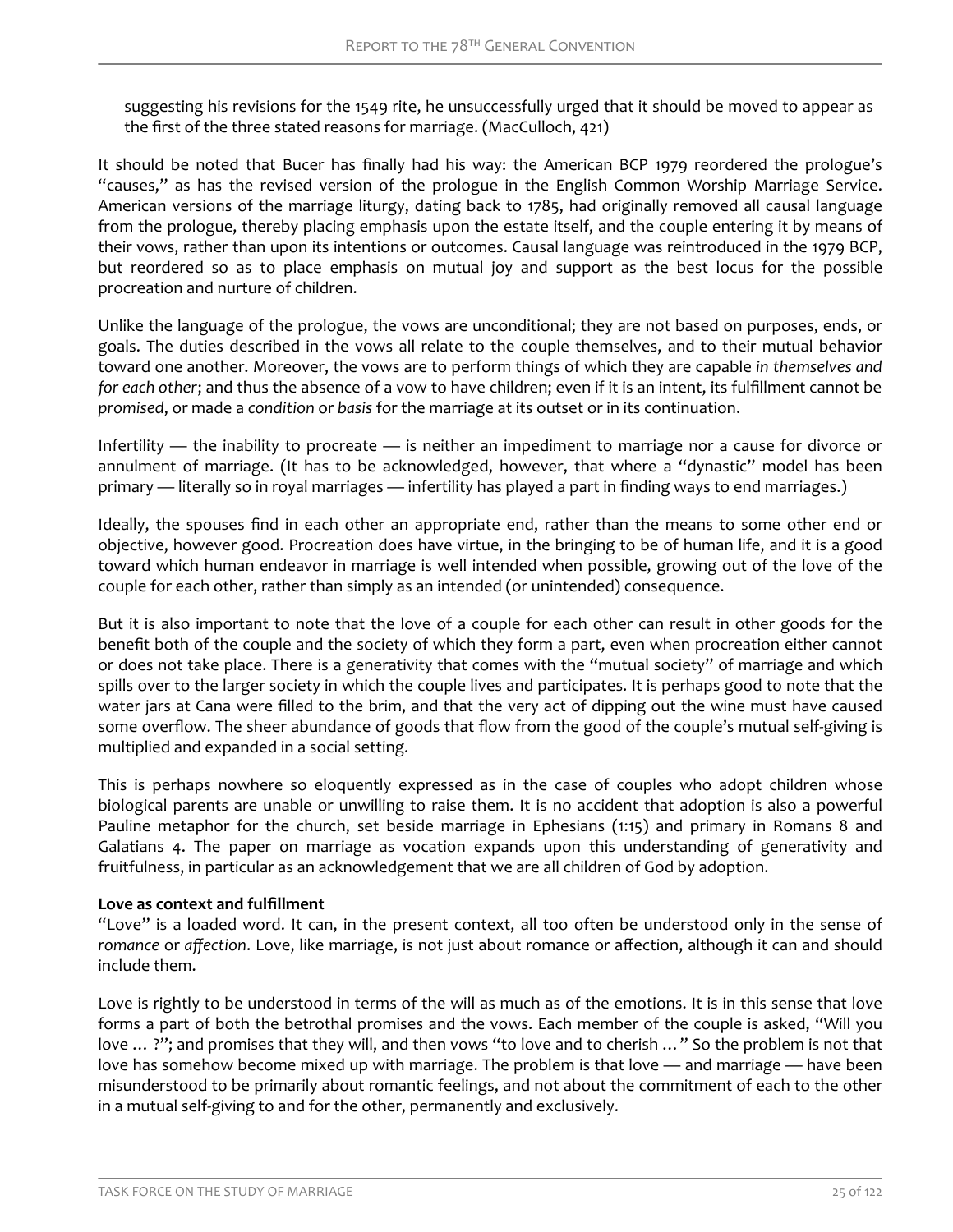Fidelity within marriage is supported by the active will to love. In this sense, marriage is love made real, literally personified in the couple who lives out those vows, just as Jesus Christ revealed that the "greatest love" in giving himself for the life of his friends — not in marriage (except as understood figuratively in his marriage to the church), but in his life, passion, death, resurrection, and ascension — which is the "mysterious" message of Ephesians.

Although it has been suggested that until the 20th century, marriages were concerned primarily or narrowly with property and progeny (an impression fueled largely by a focus on legal matters and the concerns of the propertied classes, sometimes literally "dynastic" in reference to the nobility or royalty), this view tends to ignore the rich evidence that attests to the importance of love and personal attachment in marriage, even among those very propertied classes and royalty. Where, after all, would Shakespeare be without love and the marriages it leads to?

More important, the biblical testimony bears witness to the contrast between the dynastic and conjugal models. This distinction is well documented in the Genesis account of Jacob's toil for his beloved Rachel and his disappointment with the discovery that Leah has been substituted as his bride — the situation of the two women representing a conflict between personal love and cultural conventions.

Similarly, Elkanah put this in numerical terms when he comforted his childless wife Hannah with the touching reminder that he is dearer to her "than ten sons" (1 Samuel 1:8). Even in a culture and religious tradition in which procreation was seen as the first commandment, and which allowed divorce or polygamy on the basis of infertility (as in Elkanah's case), we have a poignant witness that a loving marriage is not necessarily about having children. Love is generative even when it is not procreative.

Karl Barth put this internal focus on the couple in clear terms, laying particular stress upon the account in Genesis 2. In what might be seen as a rebuttal to the causal language in the classical marriage liturgy's prologue (in particular the emphasis on procreation and avoidance of sin), he says:

[M]arriage as a life-partnership cannot be made to subserve the mere purpose of satisfying sexual needs … fulfilling the impulse for procreation and training of children and therefore the ends of the family … [It] is not a means to an end, but a life-form *sui generis* to be maintained and developed according to its own inner meanings and claims … Marriage is not subordinate to the family, but the family (the relationship between parents and children which is itself an independent form) to marriage … It subsists even without founding a family, even as the life-partnership of a possibly childless marriage. Marriage is necessarily *coniugium*, but not necessarily *matrimonium*. (Barth, 188)

That is, the spouses, but not necessarily parents, are always joined together. The 1978 report of the Church of England Marriage Commission stated a similar conclusion. Although it begins, demurring from Barth's outright rejection, with an affirmation that marriage "caters for certain fundamental and universal human needs and potentials," among which are the provision of "a secure and stable environment for the nurture of children," it continues by observing:

[W]e do not believe that … marriage is best understood as "for" children. We, on the other hand, wish to affirm that marriage is best understood as "for" husband and wife. It is their relationship with each other which is the basis of marriage. On this is built their relationship with their children. Arguments, therefore, in favour of the life-long nature of the married relationship must be seen to stem from the character of the husband-wife relationship itself, whether or not there are children. (General Synod 1978; 86, 33)

This echoes the teaching of Jesus in Matthew 19: the permanence of the couple rests on the fact that they have become one in marriage. As noted earlier, in reflection on marriage as a "sign of Christ's love for the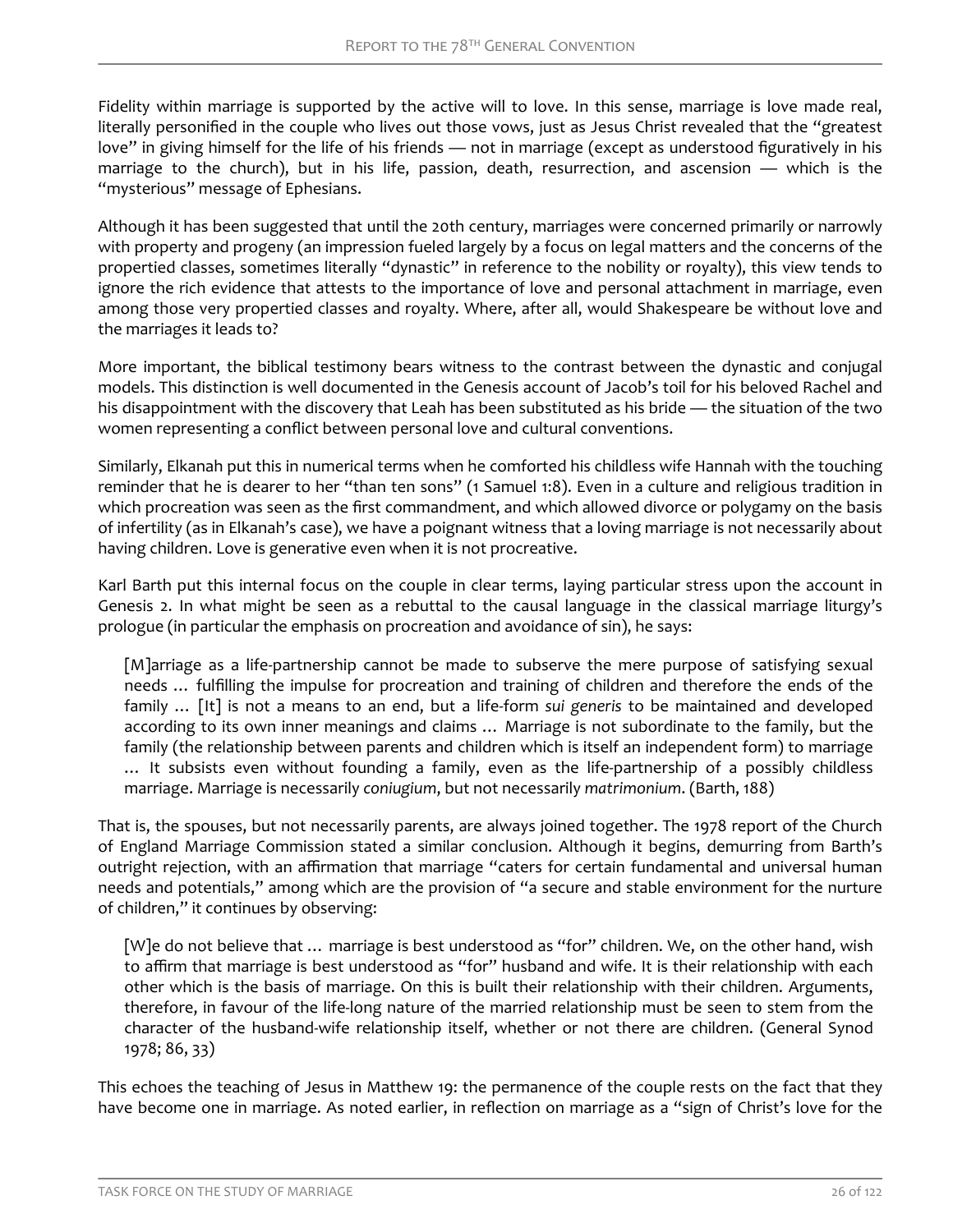Church," marriage forms the context in which loving spouses "become who they are" — a spouse "becomes" a spouse by virtue of relation to and with the other spouse.

Children can be conceived and born and raised apart from marriage, but marriage itself only exists between the spouses and in the context of their marriage, and it is marriage that makes them spouses, as they make the marriage, and it is the commitment to a lifelong, loving, faithful relationship — stated in the vows — that distinguishes marriage from other more casual forms of relationship.

As argued earlier, there is no real abstract "institution" of marriage but only actual, realized, incarnate instances of marriage. The ethical good that resides in real marriages — like any real "good" — is not theoretical but practical; it rests on the degree to which mutual love is expressed unconditionally, faithfully, and permanently, growing out of a union of heart, body, and mind.

It might be helpful to look at another family relationship in a similar light: The estate of being a "father" or a "mother" comes to be with conception and birth — biological processes shared by humans with many species. But being a good parent involves much more than the biological; and, most important from a biblical standpoint, parenthood is an estate that can be entered into by adoption, in which a new relationship is formed based not on a genetic heritage but on a commitment to responsibilities and the acquisition of new rights. Marriage is always such a voluntary commitment. The importance of choice or being chosen is explored at greater length in the paper on marriage as vocation.

This *elective* or *volitional* understanding of marriage — based on choice rather than necessity, on will rather than compulsion — can frame marriage as an "end" in eschatological terms, an end-in-itself anticipating but also making real some of the foretaste of the consummate joy of the union of all members in Christ the head. In this it rightly reflects the celebratory wine of Cana rather than the purposeful water of purification.

Understood in this way, marriage can take a place next to celibacy as an eschatological sign, separated from the purposefulness of marriage for procreation — necessary in this world to continue the species, but no longer needed in "the resurrection" (Luke 20:34-36). An earthly marriage can serve, as Paul suggests, as a "sign" of the mystical marriage given further elucidation in Revelation  $(19, 21)$  — of the Lamb and the New Jerusalem — a marriage in which procreation is not posited, as "the children of God" (by adoption) have been incorporated into the bride herself, whom Christ loves as his own body.

So it is that the primary "good" of marriage, its primary moral and ethical value, lies in the extent to which the couple express the love with which Christ loved his body and the Church, and in how they fulfill the mutual duty to have and to hold, to love and to cherish, and to forsake all others to remain faithful until the end — as an apprehension of the eschaton, a sign of the reign of God rather than the continuation of an earthly realm. The loving context in which and by which marriage enfolds the couple becomes an enacted parable for the community of the Church, as it "preaches Christ" to a wider world.

The implications of this understanding, in light of Barth's observation that "the question of posterity has lost its decisive significance in the time of the new covenant" (Barth, 189), opens a helpful path by which to explore the moral value to be found in all marriages, including same-sex marriages, as such couples can, as spouses, fulfill all of these moral duties.

It is not the respective maleness and femaleness of a couple that make them "suitable helpers" to each other, but rather the extent to which the couple can in fact serve each other as a "help and comfort in prosperity and adversity" and in "mutual joy." As with Adam's initial choice, and God's tolerant waiting on Adam's decision, it is up to each human being to recognize the helper suitable to each.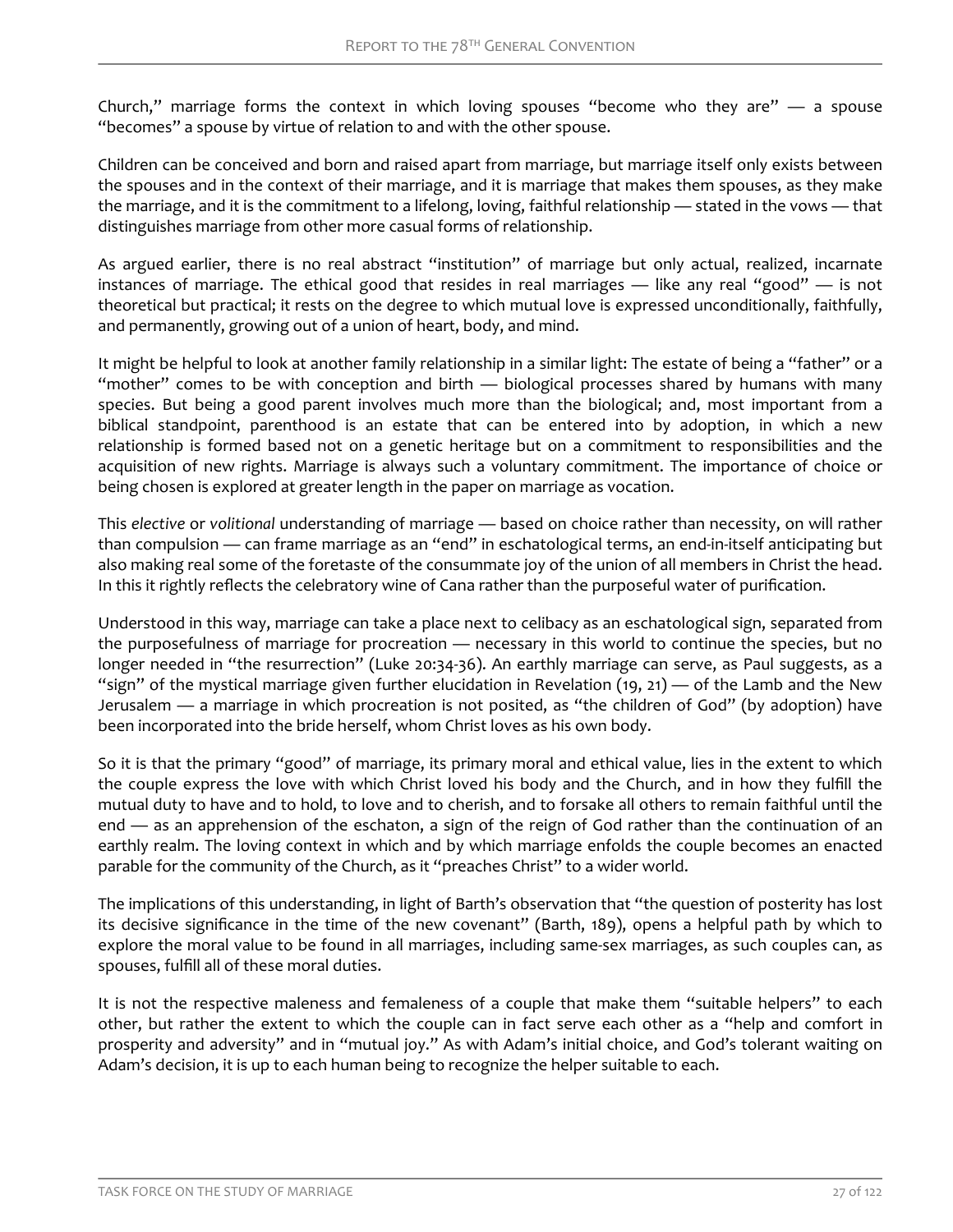#### **Facing the challenge**

The biblical and theological framework described in this report could be critiqued for selecting and highlighting some elements of the tradition — scriptural, liturgical, and canonical — at the expense of others. However, this is no less true of the prevailing "traditional" view of marriage, which has emphasized or downplayed different aspects of the wide range of material available, beginning with Jesus himself, who dismissed an aspect of the Law of Moses, describing it as an allowance not in keeping with the more fundamental nature of marriage. That most churches, including The Episcopal Church, have also since nuanced Jesus' teaching on the indissolubility of marriage is perhaps worth noting. See the paper on the history of the canon law for details.

This paper has attempted to examine the moral aspects of marriage. In doing so it has drawn on Scripture, emphasizing the importance of dutiful, mutual love and service rather than dominance and submission. In the past the tendency has been to fix proper roles on the basis of gender by highlighting some aspects of the scriptural testimony at the expense of other aspects. For example, in Pauline writings, concepts of male headship came to be read apart from his equally clear call to mutual submission (1 Corinthians 11:3,11-12).

It is always a challenge to distinguish between elements of the tradition — including those recorded in Scripture — that truly reflect God's will as opposed to the overlay of human culture and custom. We have tried to elucidate that moral values of love, care, fidelity, and mutuality lie at the core of the meaning of marriage. In doing so, our hope is to provide an authentic framework for reflection on the virtues that can be displayed in all marriages, thereby strengthening all marriages by this testimony.

It may seem ironic, given his negative words on homosexuality in *Church Dogmatics* III.4, to have brought Karl Barth back into the discussion. However, conversation from late in his life, attested in a letter from Eberhard Busch written at Barth's direction, reveal that he had second thoughts about what he referred to as his "incidental comments" about homosexuality in his earlier work, his openness to revisiting the subject, and his regrets that his health and energy did not allow him the scope to undertake a formal reevaluation (Rodgers, 114).

The Church does not have the excuse of such fatigue or lack of energy, and it is incumbent upon it to do the best it can in its careful consideration of the theology of marriage. In this effort, the questions, "Can a samesex couple serve as an image for Christ and the church?" and "Can the moral values evident in Christ's selfsacrificing love be lived out by a same-sex couple?" will have to be answered in light of the foregoing discussion.

In that light, the answer to both questions is the same as it is for a mixed-sex couple — that is, in the affirmative, that a couple who love each other sacrificially, mutually, faithfully, and exclusively are reflective of the love of God in Christ, to the extent that human flesh is capable of bearing that reflection.

Clearly, some difficulties remain, and for some these difficulties are insuperable. It is sometimes said that the reason only a mixed-sex couple can marry is based on the fact that only such a couple demonstrates a kind of complementary "unity in difference." Proponents of traditional understandings of marriage often claim that since same-sex relationships do not reflect this complementarity, such relationships represent an intrinsic disordering of God's creative ordering of human sexuality, and so ought not to be blessed.

So too, others assert that although same-sex relationships should be blessed as a distinct good that the Church has now discerned, nevertheless traditional marriage as many now understand it should retain a privileged status in large part due to the complementarity of the couple. These ideas are explored at greater length in the essay on marriage as vocation.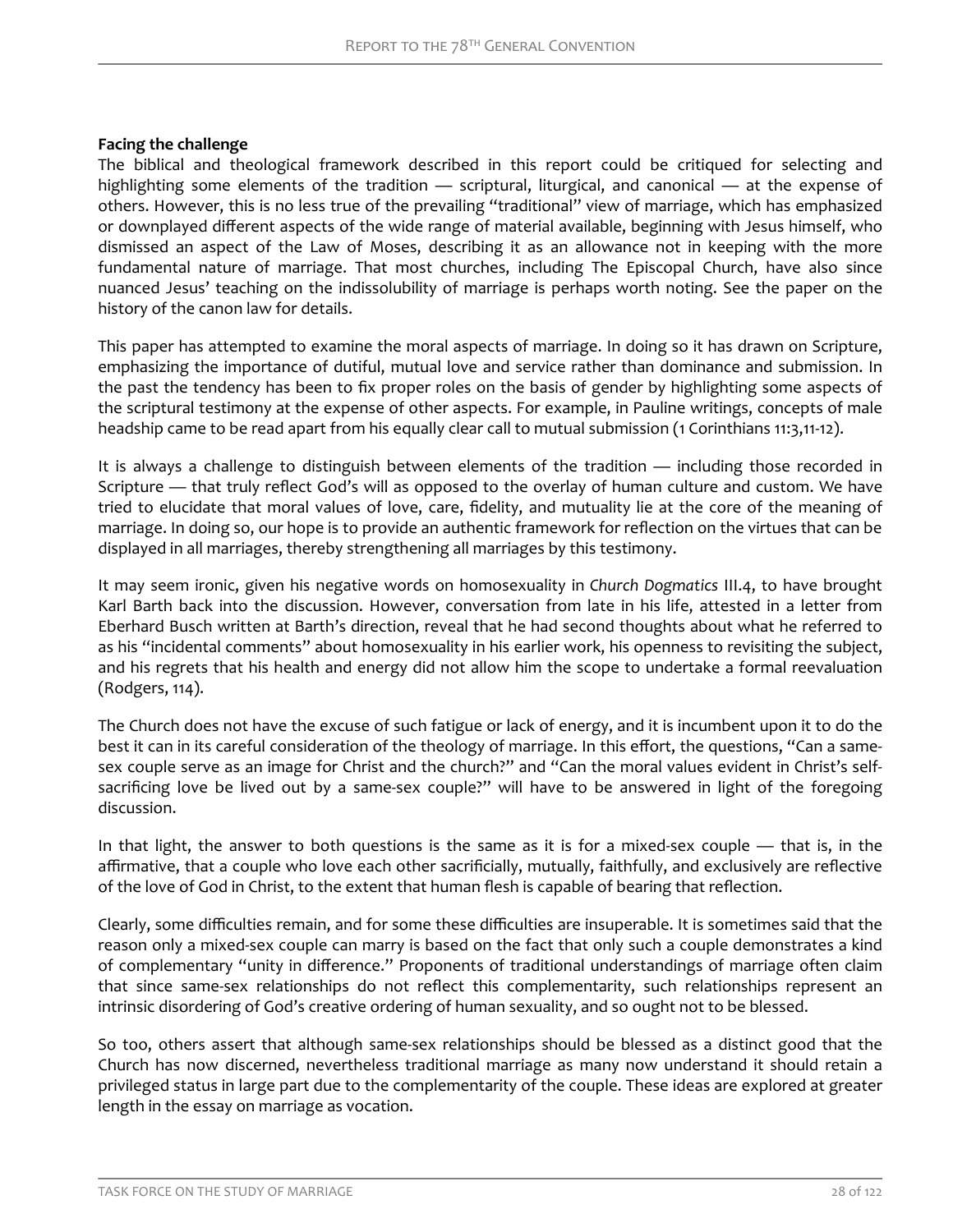However, it is worth noting once more that it is not in the sex-difference, or in sex itself (whether understood as the sex of the bodies involved or the sexual act) that moral value lies. The traditional teaching of the relationship between sexuality and marriage is that it is the latter that sanctifies the former. Sexual acts outside of marriage — whether adultery or casual sex — are culpable on moral grounds due to the lack of (or violation of) the moral values of commitment, fidelity, mutuality, and exclusivity; so it is not the sexual acts themselves, or the relative genders of the couple who engage in them, that are morally good or bad, but the context and relationship of the actors that make them so.

There is a tension between what tradition has generally deemed to be intrinsically wrong and what many in the Church discern as manifestly good in particular same-sex couples. We discern similar sins and goods in particular heterosexual relationships. In short, sexuality is not in itself the locus of morality.

Rather, the location of the goodness of the metaphorical "tree" lies in its fruit (Matthew 12:33): and "the fruit of the spirit is love, joy, peace, patience, kindness, generosity, faithfulness, gentleness, and self-control. There is no law against such things" (Galatians 5:22-23). Moreover, within the context of marriage, sexual abuse, exploitation, or domination are moral failings; so it is not marriage in itself that leads to holiness, but the faithful and mindful enactment of the loving disciplines, rights, and responsibilities expressed in the marriage vows reflecting the love of Christ for his body, the Church.

# **4. Reflection on the Vows**

*N*. and *N*., you have come here today to seek the blessing of God and of his Church upon your marriage. I require, therefore, that you promise, with the help of God, to fulfill the obligations which Christian marriage demands. (BCP, 433)

These words begin the liturgy for the blessing of a civil marriage in the Book of Common Prayer. This rite is used for those couples already married in a civil ceremony who desire, as the liturgy states, God's blessing and that of the Church upon that marriage, and then make promises consistent with those made in The Celebration and Blessing of a Marriage (BCP, 424).

As we explore what makes a marriage holy or what makes a marriage a Christian marriage, we can take the opening words of this liturgy as a clear indicator of what is intended in marriage — what it is upon which the blessing of God and the Church is to be invoked; the *substance* of the marriage that is to find concrete fulfillment in the couple's faithful living of their solemn vows, enacting the obligations which Christian marriage demands. "Obligations" and "demands" are strong words that indicate to the couple and to all who witness the rite the seriousness of that to which they are committed. These words echo the caution in the opening exhortation of the marriage rite itself, which reminds the couple that marriage "is not to be entered into unadvisedly or lightly" (BCP, 423).

This is holy and serious business — holy in part because it is held up as such by the Church as witnessed to by our liturgy. The act of blessing that which already is — in this case the marriage and the couple — is both a recognition and a consecration, a graced moment between what has been and what is to be.

In 2000, General Convention adopted Resolution D039, which sets out expectations that the Church has of lifelong, committed, monogamous relationships. These expectations witness to the "obligations which Christian marriage demands." The resolution lists the expectations that the Church holds dear in all such relationships, saying they will "be characterized by fidelity, monogamy, mutual affection and respect, careful, honest communication, and the holy love which enables such relationships to see in each other the image of God."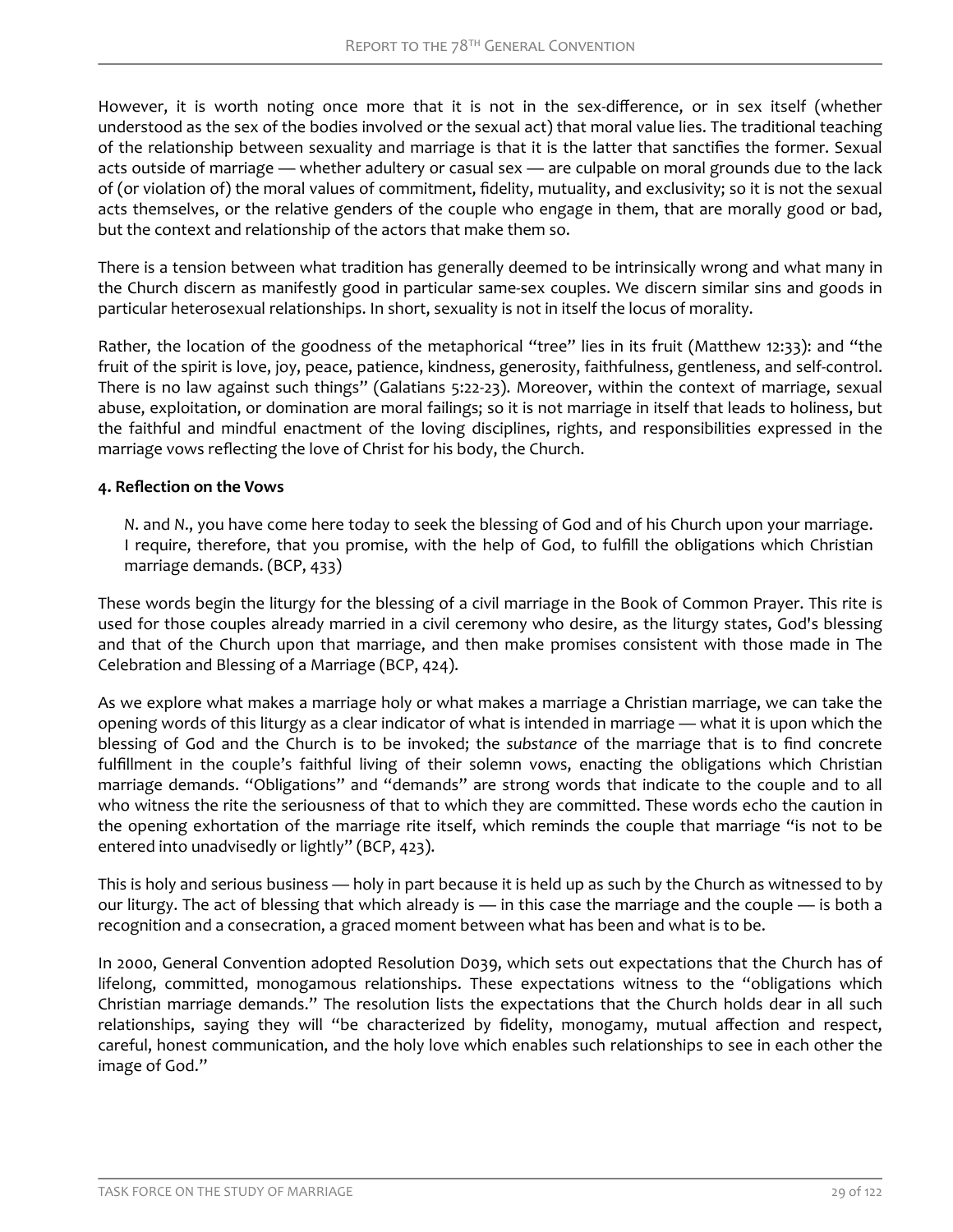The resolution goes on to "denounce promiscuity, exploitation, and abusiveness in the relationships of any of our members" and emphasizes accountability by stating "this church intends to hold all its members accountable to these values." This is a profound statement solidly based in the ethics and virtues, the demands and obligations of holy living.

In many ways, the resolution builds on and even strengthens the actual vows in the prayer book (BCP, 427). Expectations are clear, and accountability is clearly stated. Most important, God is in the midst of it all, as the kind of love needed to accomplish these expectations will be *holy love* that shows forth the love of God and reminds the couple to seek and serve God as imaged in each other. When they do this, they become an icon of the love of God to the wider community.

The vows in the BCP (427) are ancient and familiar, powerful in their own right. Each member of the couple proclaims the vows to the other, in the Name of God. As the true ministers of the rite, the couple makes these solemn vows before God and witnesses — but the vows are made directly to each other. The familiar words remind all couples of the difficulties they face in marriage — better or worse, sick or well, rich or poor, through all this and in spite of any subsequent conditions short of death itself, the will to love and to cherish remains as the chief obligation and duty. The use of "cherish" adds to the promise to love an implication of a tenderness of affection that gives a glimpse of that special, unconditional love that God has for us, and which Christ has for his bride, the Church.

### **The demands of marriage as the site of blessing**

What does Christian marriage demand? Both resolution D039 and the BCP marriage liturgies link the solemn vows with God. Seeing the image of God in your spouse, asking God's blessing upon your union: these liturgical acts and exhortations wrap these powerful promises in holy language. This same holy language is even echoed in the liturgy Thanksgiving for Adoption of a Child (BCP, 441) that allows the child, if old enough, to "take" his or her mother and/or father. The taking is mutual, and a family is the result, blessed and marked liturgically.

When exploring how our marriage vows help us understand what makes a marriage holy, a brief glance at some history is helpful. The current vows in the 1979 BCP continue to use phrases such as "to have and to hold." This was originally intended to protect the rights to property and the "taking care of" the bride. Previous iterations included words about the dowry. Marriage as a contract that had to do with property, rights, and inheritance had little or no theological underpinning.

However, as deeper reflection on the moral and theological virtues was undertaken, the Church took a higher view of the vows, while retaining some of the old language. Eventually, the promise of the bride to "obey" was removed, making the vows identical for both bride and groom. The vows evolved into holy language intent on sacred promises to each other made by the true ministers of the rite, focused on covenant terms that not only bind the couple together, but also remind us of God's covenant promises to God's people.

As noted above, Cranmer's expansion of the vows in the 1549 prayer book led even more to casting the demands and obligations as sanctifying love more than as merely contractual fulfillment. The 1979 BCP moves us further in that direction, and resolution D039 from GC 2000 continues that pattern in more specific terms and extends the expectations to unmarried couples in committed relationships. It is the commitment that transforms the relationship from casual to faithful, and it is the commitment that is sanctified by the blessing of the Church.

What makes a marriage holy? For Christians, the solemn vows of fidelity and love until death are promised and made, and the gathered Church witnesses and blesses this new commitment. "From this day forward" the couple "takes" each other, creating a new reality in their union as one in heart, body, and mind. It is this